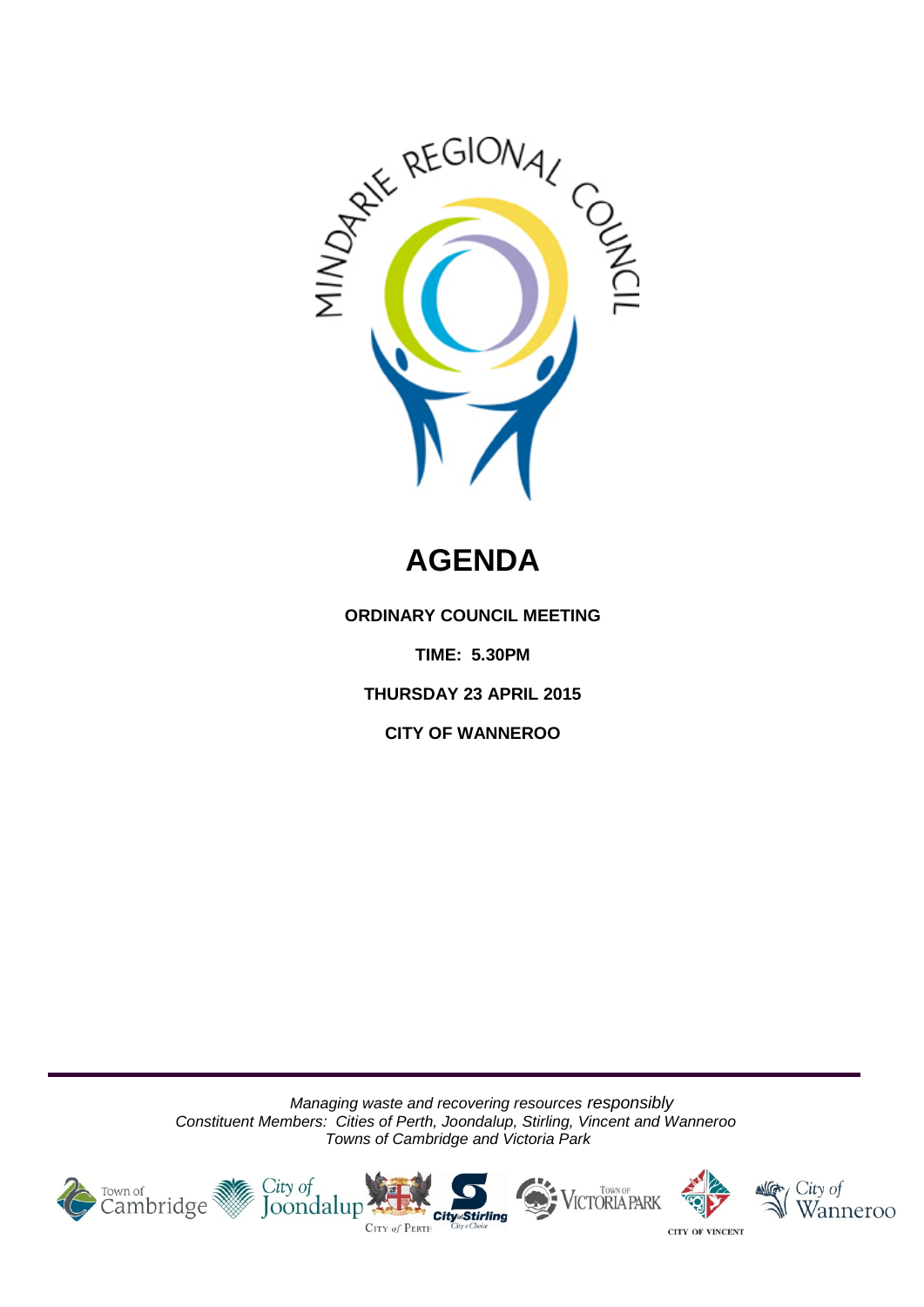2 April 2015

Councillors of the Mindarie Regional Local Government are advised that an Ordinary Meeting of the Council will be held in the Council Chambers of the City of Wanneroo, 23 Dundebar Road, Wanneroo, at 5.30pm on Thursday 23 April 2015.

The agenda pertaining to the meeting is attached.

Your attendance is respectfully requested.

**BRIAN CALLANDER CHIEF EXECUTIVE OFFICER**

#### **MINDARIE REGIONAL COUNCIL - MEMBERSHIP**

- Cr R Fishwick JP (Russ) **Chair** City of Joondalup Cr B Stewart (Bill) **Deputy** City of Stirling Cr B Stewart (Bill) - **Deputy** Cr K Hollywood (Kerry) City of Joondalup Cr J Davidson OAM JP (Janet)<br>
Cr D Boothman (David) City of Stirling Cr D Boothman (David) City of Stirling<br>
Cr S Proud (Stephanie) City of Stirling<br>
City of Stirling Cr S Proud (Stephanie) City of Stirling<br>
Cr E Re (Elizabeth) City of Stirling Cr E Re (Elizabeth) City of Stirling<br>
Cr J Carev (John) Cr J Carev (John) Cr J Carey (John) City of Vincent<br>
Cr R Driver (Russell) City of Wanneroo Cr R Driver (Russell) Cr D Newton JP (Dot)<br>
Cr S Withers (Simon) Cr S Withers (Simon) Cr S Withers (Simon) Town of Cambridge<br>
Cr J Bissett (John) Town of Victoria Park Cr J Bissett (John)
	-

NB: Although some Councils have nominated alternate members, it is a requirement that a Council carries a specific resolution for each occasion that the alternate member is to act.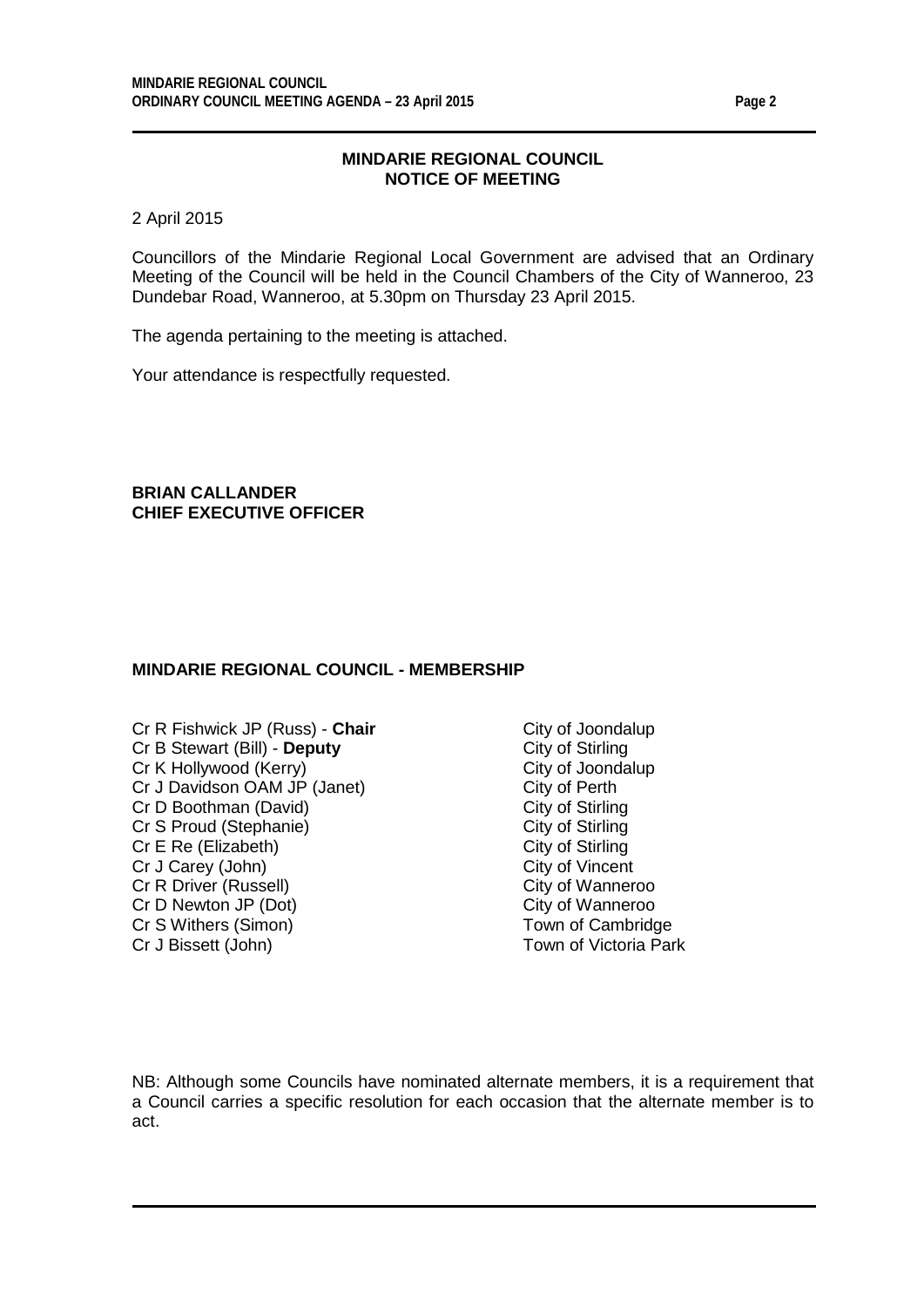| $\mathbf 1$    | DECLARATION OF OPENING / ANNOUNCEMENT OF VISITORS 4                            |  |
|----------------|--------------------------------------------------------------------------------|--|
| $\overline{2}$ |                                                                                |  |
| 3              |                                                                                |  |
| 4              |                                                                                |  |
| 5              |                                                                                |  |
| 6              |                                                                                |  |
| 7              |                                                                                |  |
| 8              |                                                                                |  |
|                |                                                                                |  |
| 9              |                                                                                |  |
|                | 9.1 Financial Statements for the months ended 31 January 2015 and              |  |
|                | 9.2 List of Payments made for the months ended 31 January 2015 and             |  |
|                | 9.3 Request from the City of Wanneroo to assist in the management of           |  |
|                |                                                                                |  |
| 10             |                                                                                |  |
| 11             | MOTIONS OF WHICH PREVIOUS NOTICE HAS BEEN GIVEN23                              |  |
| 12             |                                                                                |  |
| 13             | QUESTIONS BY MEMBERS OF WHICH DUE NOTICE HAS BEEN GIVEN23                      |  |
| 14             | MATTERS FOR WHICH THE MEETING MAY BE CLOSED TO THE PUBLIC24                    |  |
|                | 14.1 BioVision request to amend financing of the Resource Recovery Facility 24 |  |
|                | 14.2 Provision of CEO Services to the Western Metropolitan Regional Council25  |  |
| 15             |                                                                                |  |
| 16             |                                                                                |  |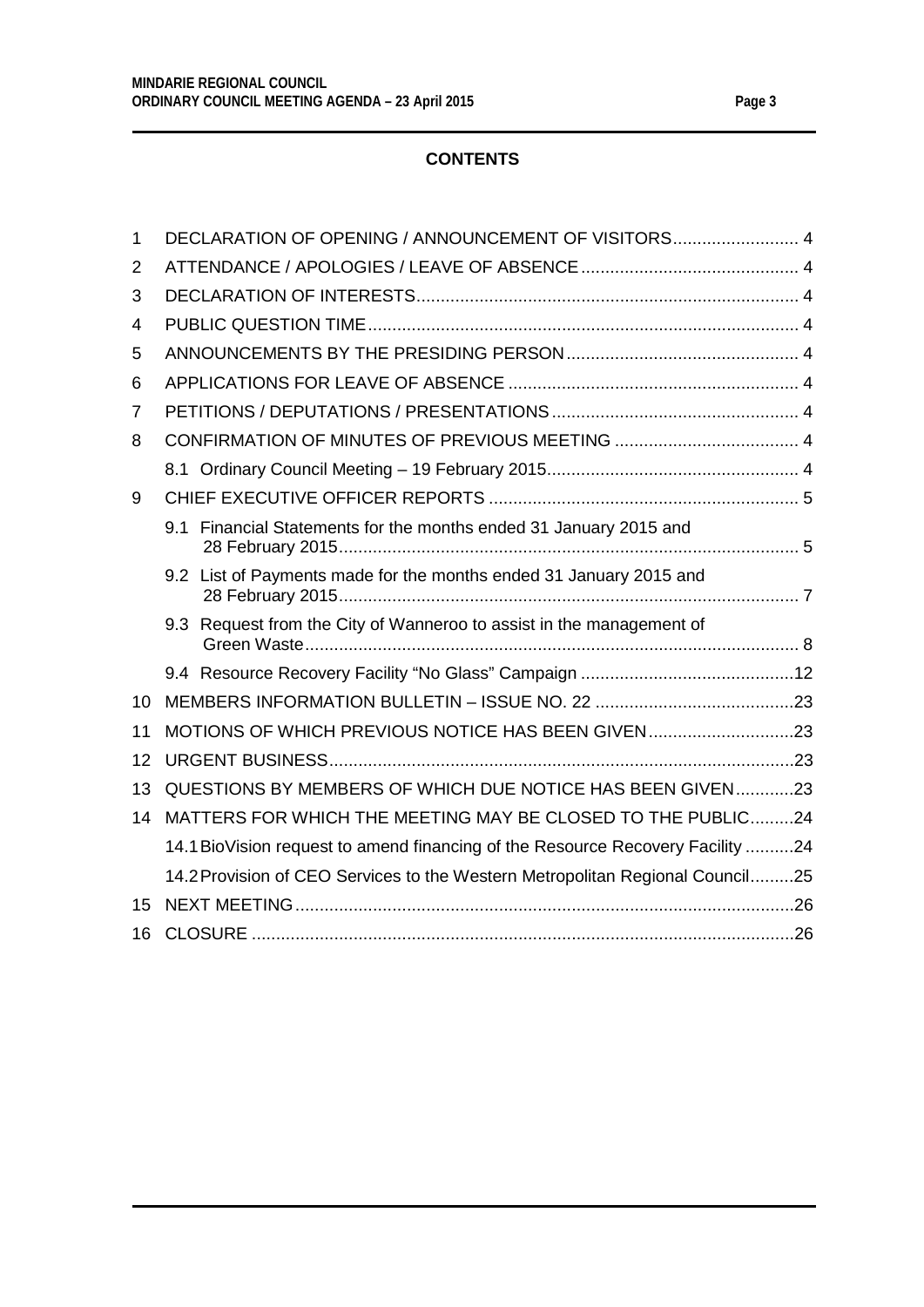# <span id="page-3-0"></span>**1 DECLARATION OF OPENING / ANNOUNCEMENT OF VISITORS**

# <span id="page-3-1"></span>**2 ATTENDANCE / APOLOGIES / LEAVE OF ABSENCE**

#### <span id="page-3-2"></span>**3 DECLARATION OF INTERESTS**

Declaration of Financial/Conflict of Interest to be recorded prior to dealing with each item.

*Disclosure of Financial and Proximity Interests*

- *(a) Members must disclose the nature of their interest in matters to be discussed at the meeting. (Section 5.65 of the Local Government Act 1995).*
- *(b) Employees must disclose the nature of their interest in reports or advice when giving the report or advice to the meeting. (Sections 5.70 and 5.71 of the Local Government Act 1995).*

#### *Disclosure of Interest Affecting Impartiality*

*(a) Members and staff must disclose their interest in matters to be discussed at*  the meeting in respect of which the member or employee has given or will *give advice.*

# <span id="page-3-3"></span>**4 PUBLIC QUESTION TIME**

# <span id="page-3-4"></span>**5 ANNOUNCEMENTS BY THE PRESIDING PERSON**

# <span id="page-3-5"></span>**6 APPLICATIONS FOR LEAVE OF ABSENCE**

# <span id="page-3-6"></span>**7 PETITIONS / DEPUTATIONS / PRESENTATIONS**

#### <span id="page-3-7"></span>**8 CONFIRMATION OF MINUTES OF PREVIOUS MEETING**

#### <span id="page-3-8"></span>**8.1 ORDINARY COUNCIL MEETING – 19 February 2015**

The Minutes of the Ordinary Council Meeting held on 19 February 2015 have been printed and circulated to members of the Council.

## **RESPONSIBLE OFFICER RECOMMENDATION**

**That the Minutes of the Ordinary Council Meeting of Council held on 19 February 2015 be confirmed as a true record of the proceedings.**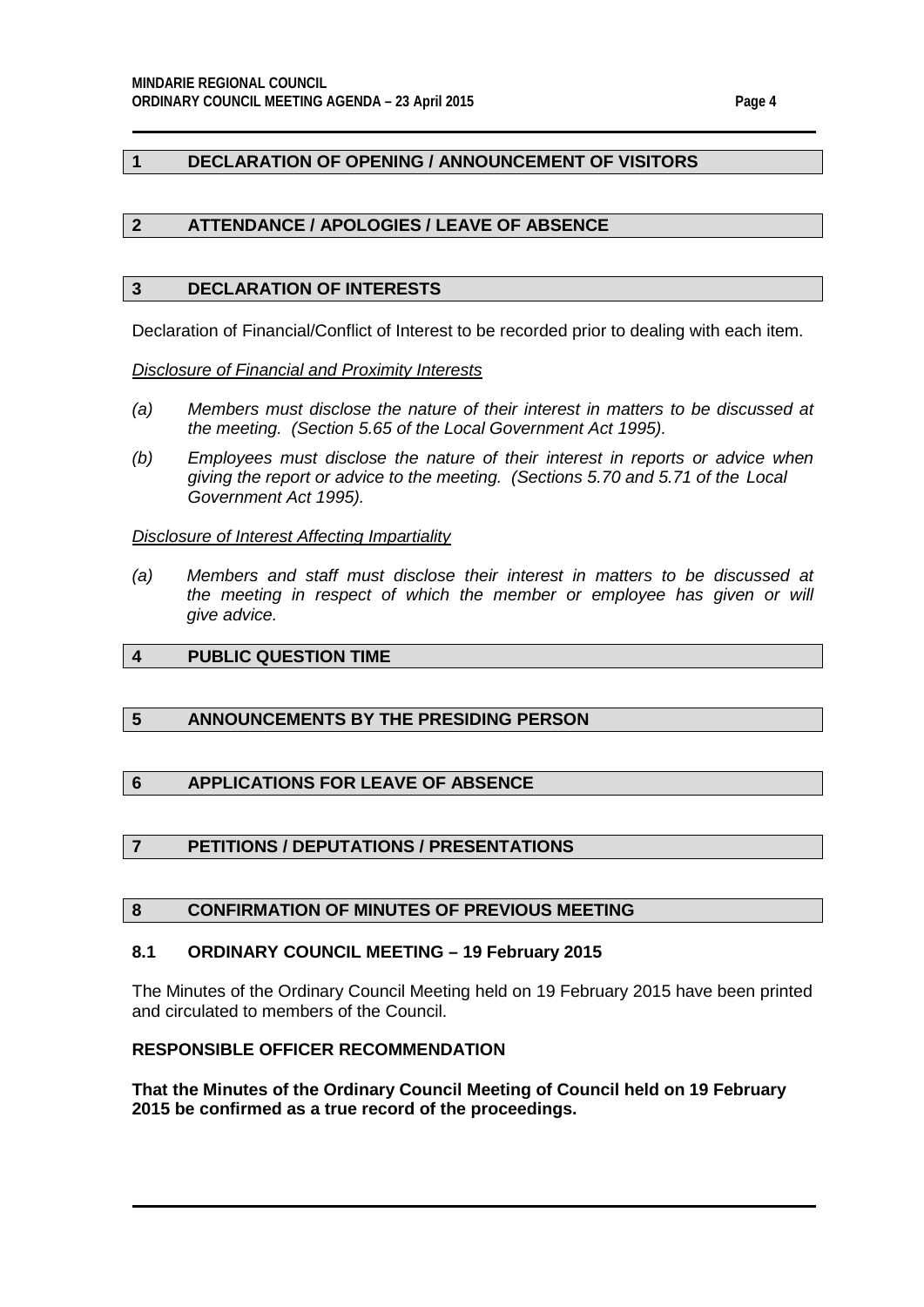# <span id="page-4-0"></span>**9 CHIEF EXECUTIVE OFFICER REPORTS**

<span id="page-4-2"></span><span id="page-4-1"></span>

| 9.1                         | <b>FINANCIAL STATEMENTS FOR THE MONTHS ENDED</b><br>31 JANUARY 2015 AND 28 FEBRUARY 2015 |
|-----------------------------|------------------------------------------------------------------------------------------|
| <b>File No:</b>             | <b>FIN/5-05</b>                                                                          |
| Appendix(s):                | <b>Appendix No. 1</b><br><b>Appendix No. 2</b><br><b>Appendix No. 3</b>                  |
| Date:                       | 7 April 2015                                                                             |
| <b>Responsible Officer:</b> | <b>Director Corporate Services</b>                                                       |

#### **SUMMARY**

The purpose of this report is to provide financial reporting in line with statutory requirements which provides useful information to stakeholders of the Council.

#### **BACKGROUND**

Reporting requirements are defined by Financial Management Regulations 34 of the Local Government (Financial Management) Regulations 1996.

The financial statements presented for each month consist of:

- Operating Statement by Nature Combined
- Operating Statement by Nature RRF Only
- Operating Statement by Function
- Statement of Financial Activity
- Statement of Reserves
- Statement of Financial Position
- Statement of Investing Activities
- Information on Borrowings
- Tonnage Report

#### **DETAIL**

The Financial Statements attached are for the months ended 31 January 2015 and 28 February 2015 and are attached at **Appendix No. 1 and 2** to this Item. The Tonnage Report for the 8 months to 28 February 2015 is attached at **Appendix No. 3.**

The complete suite of Financial Statements which includes the Operating Statements, Statement of Financial Position, Statement of Financial Activity and other related information are reported on a monthly basis.

The estimates for Provisions for Amortisation of Cell Development, Capping and Post Closure expenditure are based on the estimated rates per tonne calculated with reference to estimated excavation cost of various stages of the landfill and the life of the landfill. An adjustment is made (if necessary) at the end of the year based on actual tonnages on a survey carried out to assess the "air space" remaining and other relevant information.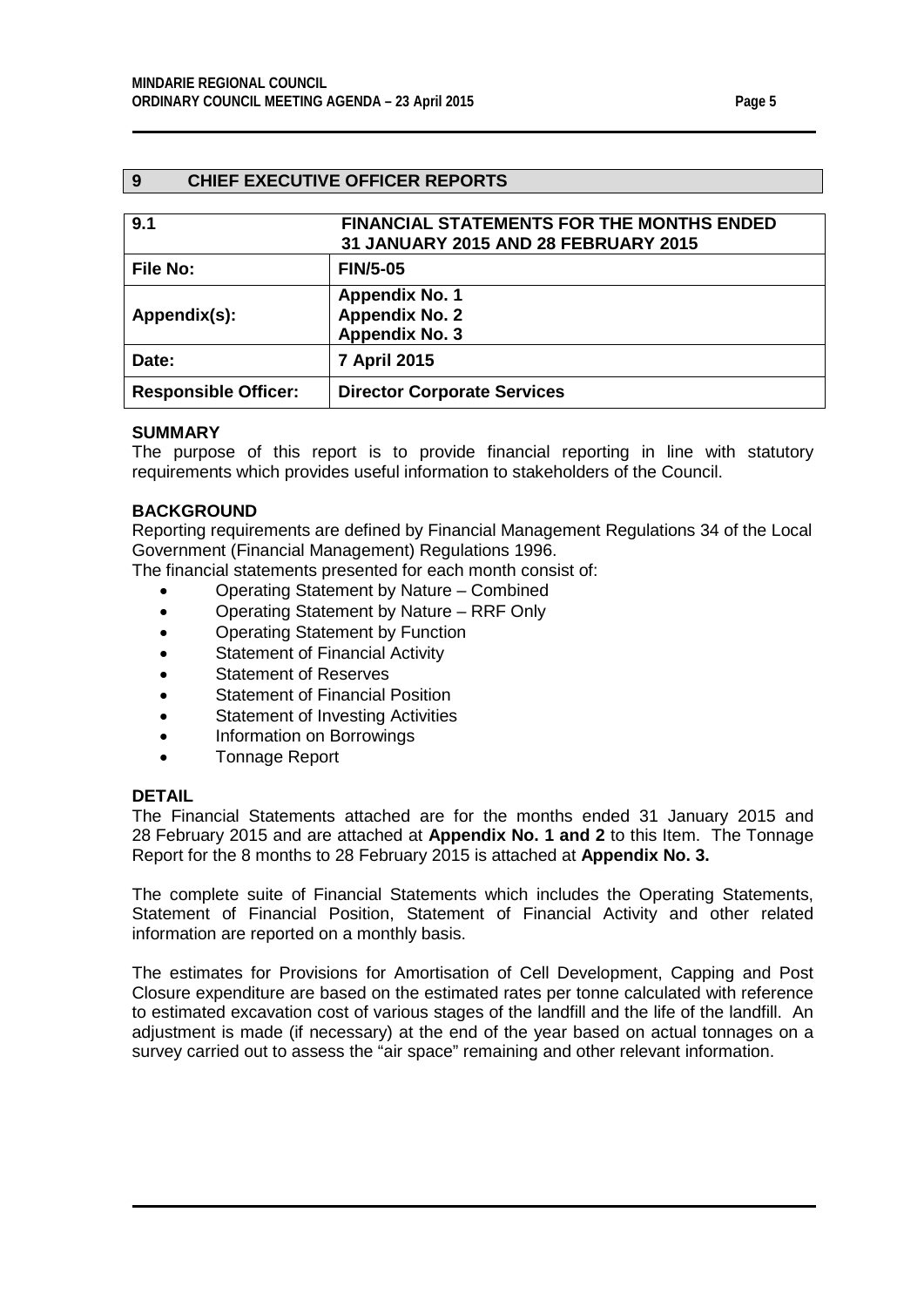|                          | <b>Actual</b> | <b>Budget</b> | <b>Variance</b> |
|--------------------------|---------------|---------------|-----------------|
|                          |               |               |                 |
| Tonnes - Members         | 243,368       | 268,606       | (25, 238)       |
| Tonnes - Others          | 13,878        | 23,660        | (9,782)         |
| <b>TOTAL TONNES</b>      | 257,246       | 292,266       | (35, 020)       |
|                          | \$            | \$            | \$              |
| Revenue – Members        | 28,893,430    | 32,018,801    | (3, 125, 371)   |
| Revenue - Other          | 3,797,354     | 4,936,746     | (1, 139, 392)   |
| <b>TOTAL REVENUE</b>     | 32,690,784    | 36,955,547    | (4,264,763)     |
| <b>Expenses</b>          | 30,780,541    | 34,024,129    | 3,243,588       |
| Profit on sale of assets | 9,159         | 7,722         | 1,437           |
| Loss on sale of assets   | (317,009)     | (5,898)       | (311, 111)      |
| <b>NET SURPLUS</b>       | 1,602,393     | 2,933,242     | (1, 330, 849)   |

# Summary of results for the period ended 28 February 2015

#### **Commentary**

Member tonnes for the 8 months to February 2015 are 25,238 tonnes below budget, primarily as a result of differences in the timing of waste deliveries and the closure of the Wanneroo Materials Recovery Facility.

Non-member tonnes are 9,782 tonnes below budget, primarily as a result of the loss of a large commercial customer early in the year which has developed its own facility.

Expenses are \$3.2 million below budget primarily as a result of delays in the commencement of a number of landfill projects, staff vacancies and the reduced tonnes to landfill, which in turn results in savings on the landfill levy and airspace.

#### **VOTING REQUIREMENT**

Simple Majority

#### **RESPONSIBLE OFFICER RECOMMENDATION**

**That the Financial Statements set out in Appendix No. 1 and 2 for the months ended 31 January 2015 and 28 February 2015, respectively, be received.**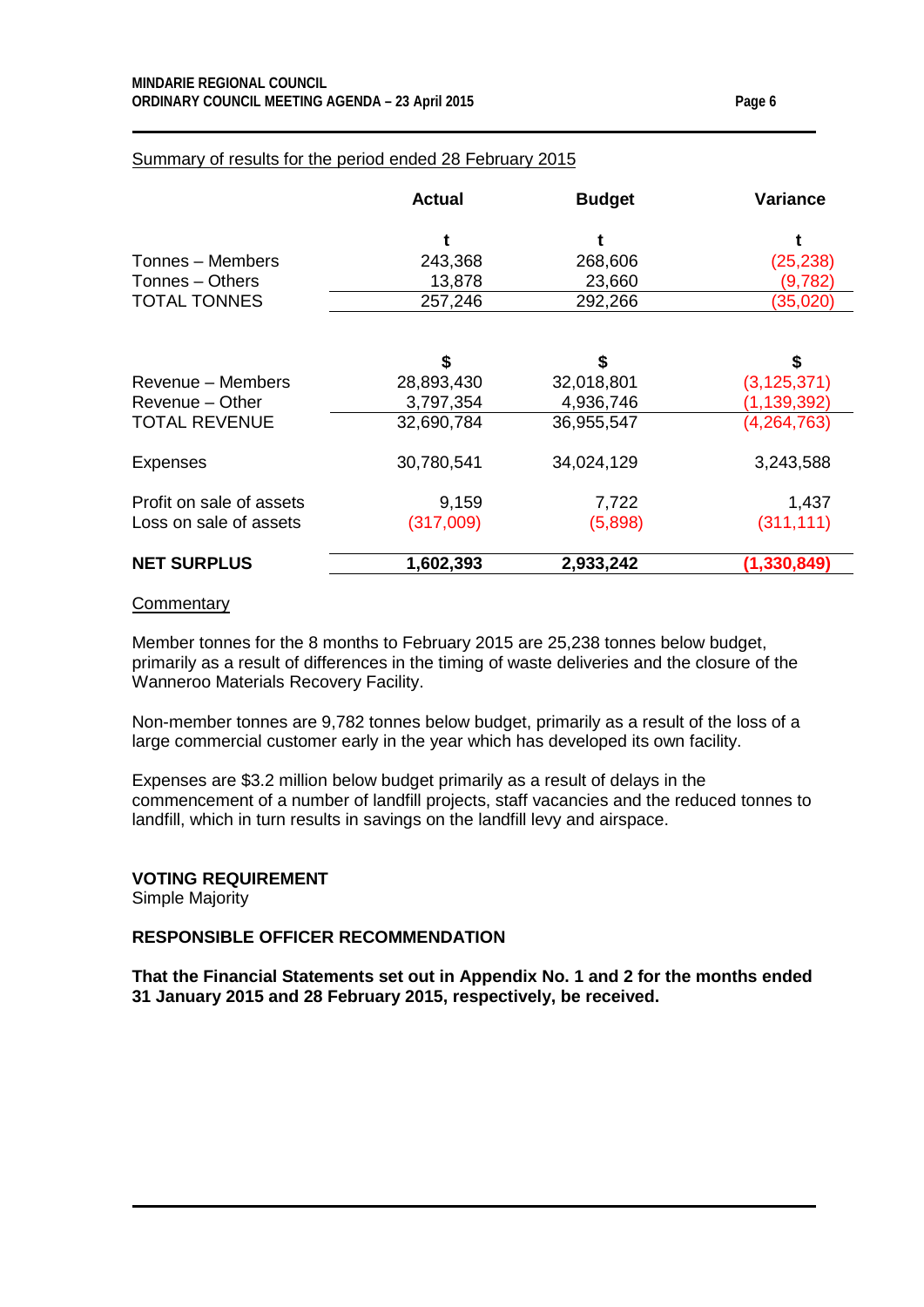<span id="page-6-1"></span><span id="page-6-0"></span>

| 9.2                         | LIST OF PAYMENTS MADE FOR THE MONTHS ENDED<br>31 JANUARY 2015 AND 28 FEBRUARY 2015 |
|-----------------------------|------------------------------------------------------------------------------------|
| <b>File No:</b>             | <b>FIN/5-05</b>                                                                    |
| Appendix(s):                | <b>Appendix No. 4</b><br>Appendix No. 5                                            |
| Date:                       | 7 April 2015                                                                       |
| <b>Responsible Officer:</b> | <b>Director Corporate Services</b>                                                 |

# **SUMMARY**

The purpose of this report is to provide details of payments made during the periods identified. This is in line with the requirement under the delegated authority to the Chief Executive Officer (CEO), that a list of payments made from the Municipal Fund since the last Ordinary Council meeting be presented to Council.

# **COMMENT**

The lists of payments for the months ended 31 January 2015 and 28 February 2015 are at **Appendix 4 and 5** to this Item and are presented to Council for noting. Payments have been made in accordance with the delegated authority to the CEO which allows payments to be made between meetings. At the Ordinary Council Meeting held on 4 September 2014, the Council delegated to the CEO the exercise of its power to make payments from the Municipal Fund. In order to satisfy the requirements of Clause 13(2) of the Local Government (Financial Management) Regulations, a list of payments made must be submitted to the next Council meeting following such payments.

It should be noted that generally all payments are GST inclusive and the Mindarie Regional Council is able to claim this tax as an input credit when GST remittances are made each month to the Australian Tax Office.

| <b>Months Ended</b> | <b>Account</b>           | <b>Vouchers</b>         | <b>Amount</b>  |
|---------------------|--------------------------|-------------------------|----------------|
|                     |                          | Cheques                 | \$47,280.77    |
| 31 January 2015     | <b>General Municipal</b> | <b>EFT</b>              | \$5,374,405.22 |
|                     |                          | DΡ                      | \$442,752.99   |
|                     |                          | Inter account transfers |                |
|                     |                          | Total                   | \$5,864,438.98 |
|                     |                          |                         |                |
|                     |                          | Cheques                 | \$53,081.85    |
| 28 February 2015    | <b>General Municipal</b> | <b>EFT</b>              | \$3,832,669.51 |
|                     |                          | DP                      | \$432,230.13   |
|                     |                          | Inter account transfers | \$4,200,000.00 |
|                     |                          | Total                   | \$8,517,981.49 |
|                     |                          |                         |                |

#### **VOTING REQUIREMENT**

Simple Majority

# **RESPONSIBLE OFFICER RECOMMENDATION**

**That the list of payments made under delegated authority to the Chief Executive Officer, for the months ended 31 January 2015 and 28 February 2015 be noted.**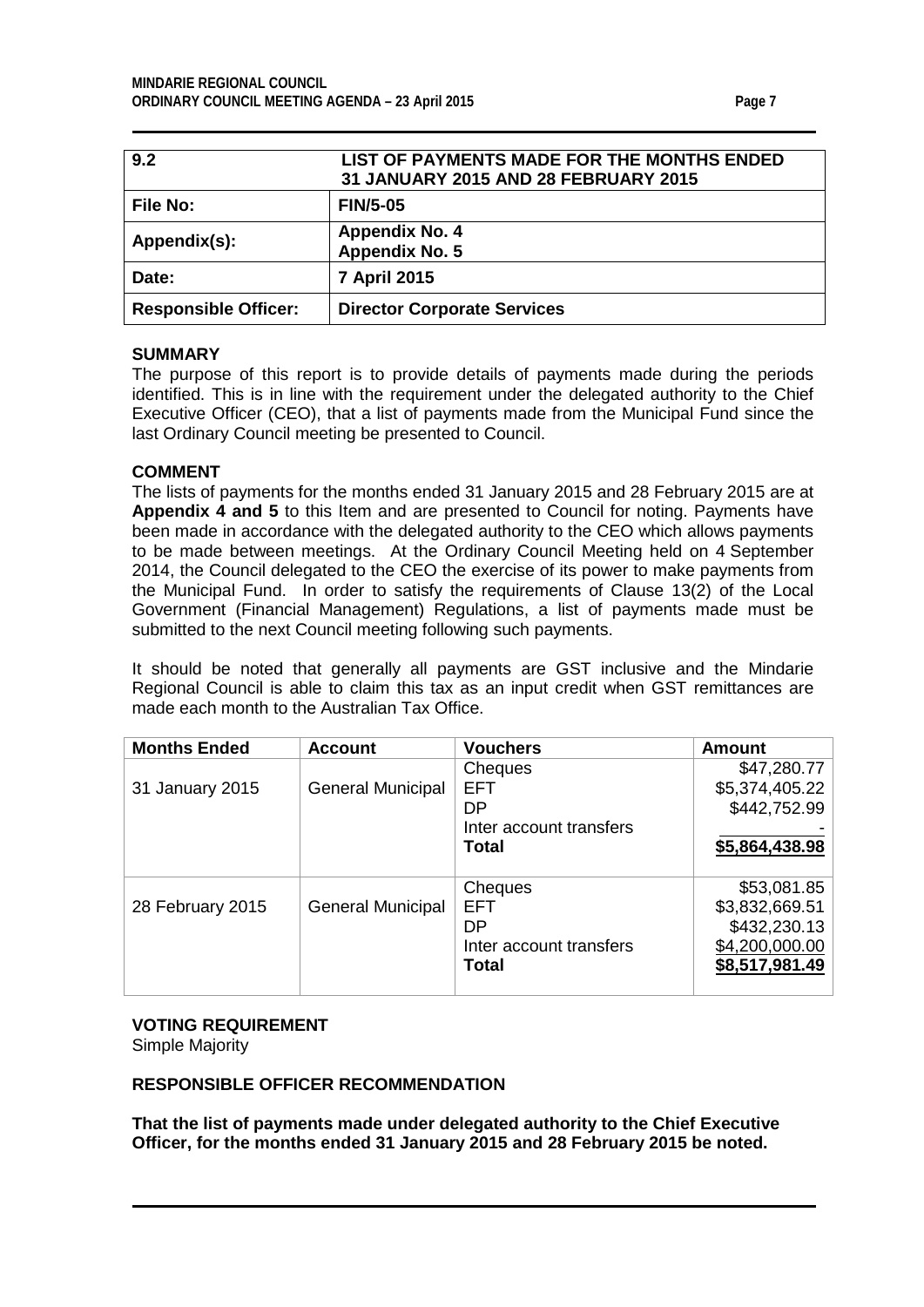<span id="page-7-0"></span>

| 9.3                         | <b>REQUEST FROM THE CITY OF WANNEROO TO ASSIST IN</b><br>THE MANAGEMENT OF GREEN WASTE |
|-----------------------------|----------------------------------------------------------------------------------------|
| <b>File No:</b>             | <b>WST/28-02</b>                                                                       |
| Appendix(s):                | <b>Appendix 6</b>                                                                      |
| Date:                       | 8 April 2015                                                                           |
| <b>Responsible Officer:</b> | <b>CEO</b>                                                                             |

#### **SUMMARY**

The report seeks consideration of a request from the City of Wanneroo (CoW) for the Mindarie Regional Council (MRC) to assist in providing a recycling solution for the green waste it collects and receives.

#### **BACKGROUND**

The CoW provides a green waste service to its ratepayers and also produces green waste through its parks and gardens activities and has requested the MRC to assist them in determining the most appropriate solution for this waste stream. The CoW also provides bulk green waste collection services to the City of Joondalup (CoJ).

During discussions at the Strategic Working Group, the CoW and both the CoJ and the City of Stirling (CoS) have indicated that they would support the MRC's involvement in this type of venture. The CoS has indicated that it currently contracts out this service and would only be interested in participating in a new service when the contract expires on 8 October 2015 but has a 12 month extension. The MRC's remaining member councils indicated that they would not initially be interested in utilising this service, but there was broad support for the MRC proceeding in this direction.

The following table indicates the amount of green waste collected by the CoW, CoJ and the CoS.

| <b>Member Council</b> | <b>Green Waste (Estimated Tonnes)</b> |
|-----------------------|---------------------------------------|
| City of Wanneroo      | 16,000                                |
| City of Joondalup     | 14,000                                |
| *City of Stirling     | 18.000                                |

*\*City of Stirling has contracts in place for green waste and would only consider being part of any solution once the current contract has expired.*

Historically, the MRC has only provided services that are applicable to all of its member councils. The possibility for the MRC to diverge from this practice was the subject of discussion at the Strategic Workshop held on 22 January 2015, where a report developed by Hyder entitled "Service and Governance Options Review" *(refer Appendix 6)* was presented. The report reviewed the range of services provided by Regional Councils (or similar entities) across Australia and categorised them into the following five broad groups:

- *"1. Full service - managing all waste services currently conducted by local councils in addition to owning and operating waste facilities*
- *2 Infrastructure services – owning and operating some processing facilities and providing support services such as regional waste strategy, education services and tendering services*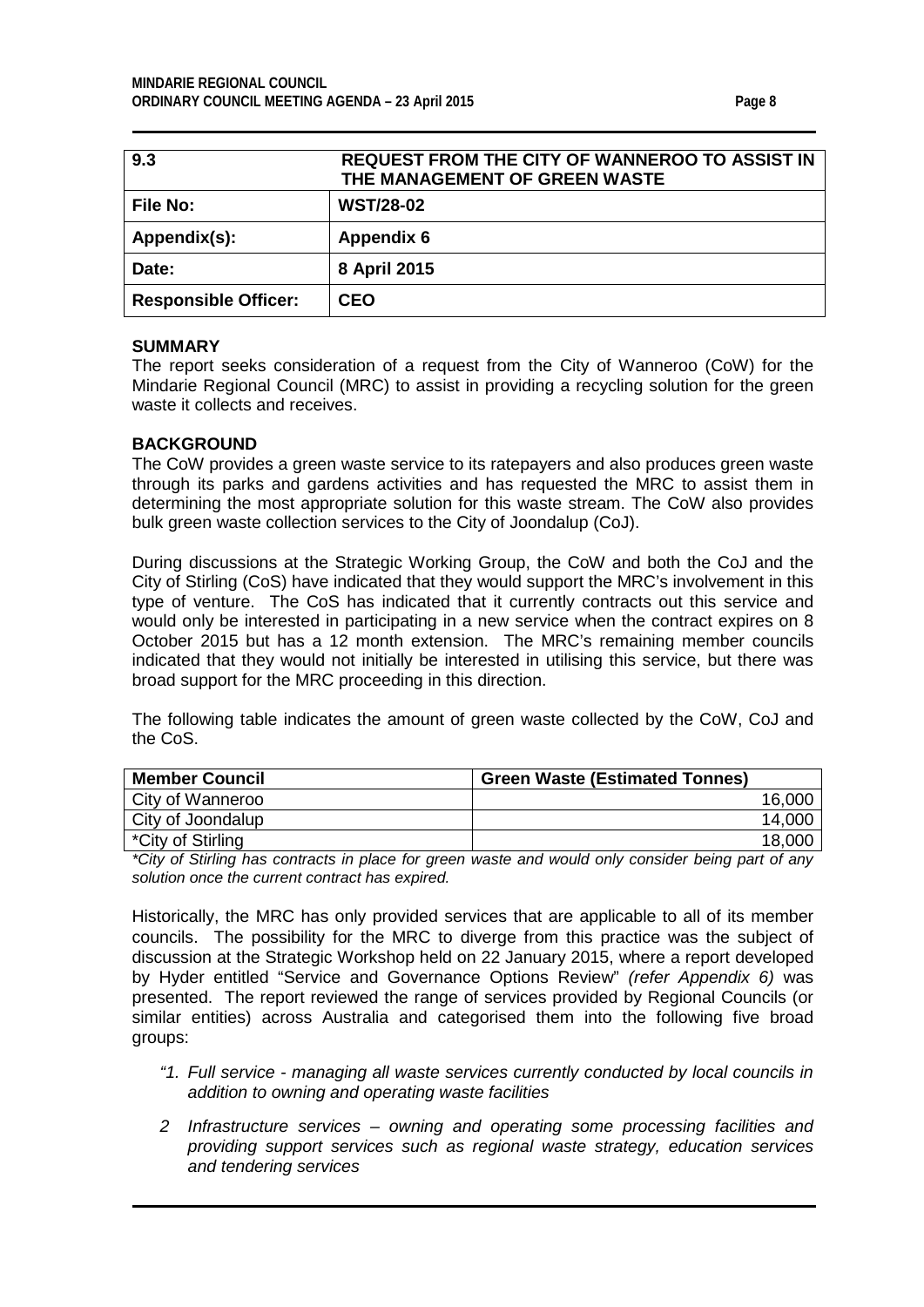- *3. Centralised service delivery – managing services related to processing facilities but not collection services*
- *4. Basic service delivery – similar to MRC's current operations*
- *5. Administrative management – no involvement with running a facility, just administrative support for member councils."*

On review of the range of services provided across Australia and the waste management issues currently being raised in Western Australia by the Waste Authority, Department of Environment Regulation and Local Government (WALGA), Hyder made the following recommendation:

*"Hyder recommends that MRC and its member councils adopt an infrastructure service model approach. This provides an opportunity to deliver the land, infrastructure and processing services where it is most beneficial to do so, or to outsource to the market where it is most efficient to do so."*

Hyder also considered that the success of the recommended model or any other of the models relies on a commitment from the member councils to the preferred approach and based on its research across Australia, the effective models have the following core elements:

- *Highest level commitment to a centralised strategy that has been developed in consultation with key parties.*
- *Availability of a realistic delivery mechanism for the strategy via appropriately qualified and resourced staff, funding and realistic timeframes.*
- *Alignment of the centralised strategy with government priorities and resourcing.*
- *Stability in council membership, and in core delivery staff and management, both within the councils and the regional council.*

#### **DETAIL**

The MRC has reviewed a range of solutions for this waste stream including:

- processing the waste into marketable soil enhancer/compost,
- processing the waste into marketable soil enhancer/compost and blending it with the Resource Recovery Facility (RRF) soil enhancer/compost, to bring the RRF compost into compliance with the Australian Standard, or
- procuring services for this waste product on behalf of the member councils.

A key consideration for either of the first two options is ensuring that the end product is produced to a standard that is required by the targeted end user group/market.

The pros and cons of this project were discussed at the Strategic Working Group meeting on Wednesday, 8 April 2015, where general support was given for the MRC to get involved in projects of this type. It was acknowledged that not all members may require these services and that any costs associated with these services would be paid for by the members who require the service, rather than being subsidised by the other members not utilising the services.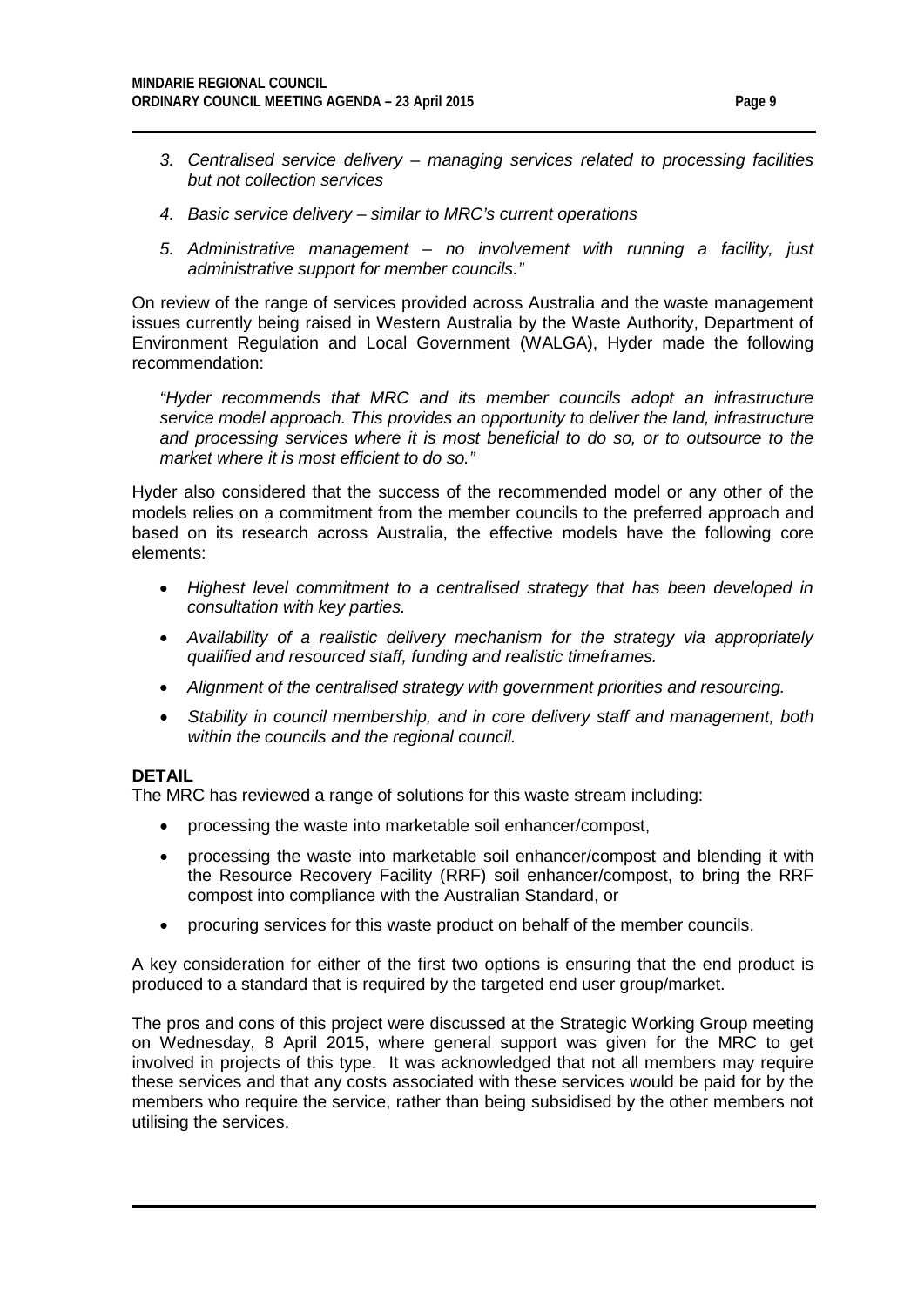The MRC is well positioned to assist its member councils in dealing with waste issues and based on the aggregation of tonnes (economies of scale) it is likely to achieve a more cost effective outcome than councils operating in isolation.

# **CONSULTATION**

The project has been presented to the Strategic Working Group.

## **LEGAL COMPLIANCE**

Legal advice was sought to ensure that the current Constitution permits the MRC to provide services to some but not all member councils. The advice indicates that the MRC has the ability to provide this type of service.

#### **POLICY IMPLICATIONS**

Nil

#### **FINANCIAL IMPLICATIONS**

Any costs associated with new services provided by the MRC to a subset of its member councils will be ring-fenced to that contract, with costs separated in the MRC's accounts and an agreed proportion of the MRC's existing costs being allocated to the project. The project costs will be borne fully by the councils using the service.

# **STRATEGIC/COMMUNITY AND CORPORATE/BUSINESS PLAN IMPLICATIONS**

| Strategic Community Plan 2013/14 - 2033/34 |                                                                        |  |  |
|--------------------------------------------|------------------------------------------------------------------------|--|--|
| Objective 1:                               | Improve collaboration between participating councils as primary        |  |  |
| Strategy 1.2                               | stakeholders on maters associated with waste management solutions      |  |  |
| Objective 2:                               | Continually assess and utilise the best appropriate waste management   |  |  |
| Strategy 2.2                               | solutions                                                              |  |  |
| Objective 3:                               | Identify and adopt approaches to waste minimisation, resource recovery |  |  |
| Strategy 3.1                               | and the associated community engagement                                |  |  |

|                   | Corporate Business Plan 2013/14 - 2016/17                                                                              |  |  |  |
|-------------------|------------------------------------------------------------------------------------------------------------------------|--|--|--|
| <b>Strategies</b> | Actions                                                                                                                |  |  |  |
| 1.2.1             | Continue with the Strategic Working Group and encourage attendance by all<br>member council representation             |  |  |  |
| 2.2.1             | Keep current with new developments in applied waste management, through<br>networking with peer groups and conferences |  |  |  |
| 3.1.4             | Explore options with waste industry and member councils to improve/expand<br>services                                  |  |  |  |

# **COMMENT**

The request from the member councils to have the MRC assist in developing solutions for its green waste stream is aligned to MRC's strategic positioning and the recommendations contained in the "Service and Governance Options Review" developed by Hyder.

# **VOTING REQUIREMENT**

Simple Majority / Absolute Majority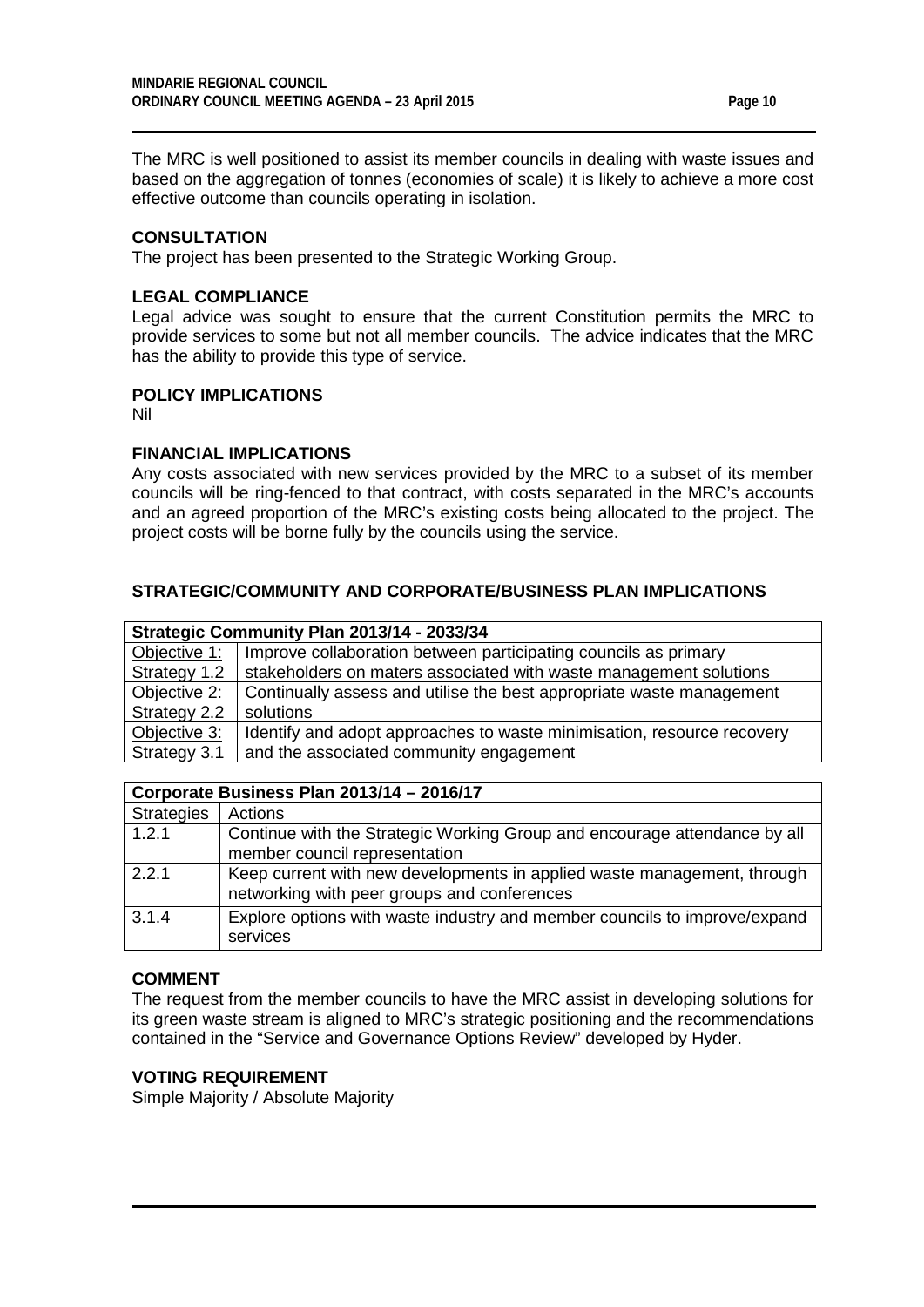#### **RESPONSIBLE OFFICER RECOMMENDATION**

**That the Council:**

- **1. supports the concept of providing services to individual or a number of member councils on the basis that the cost of the service provision will be funded by the member councils that benefit from the services provided; and**
- **2. advise the Cities of Wanneroo, Joondalup and Stirling that it will work with them in finding solutions for their green waste streams.**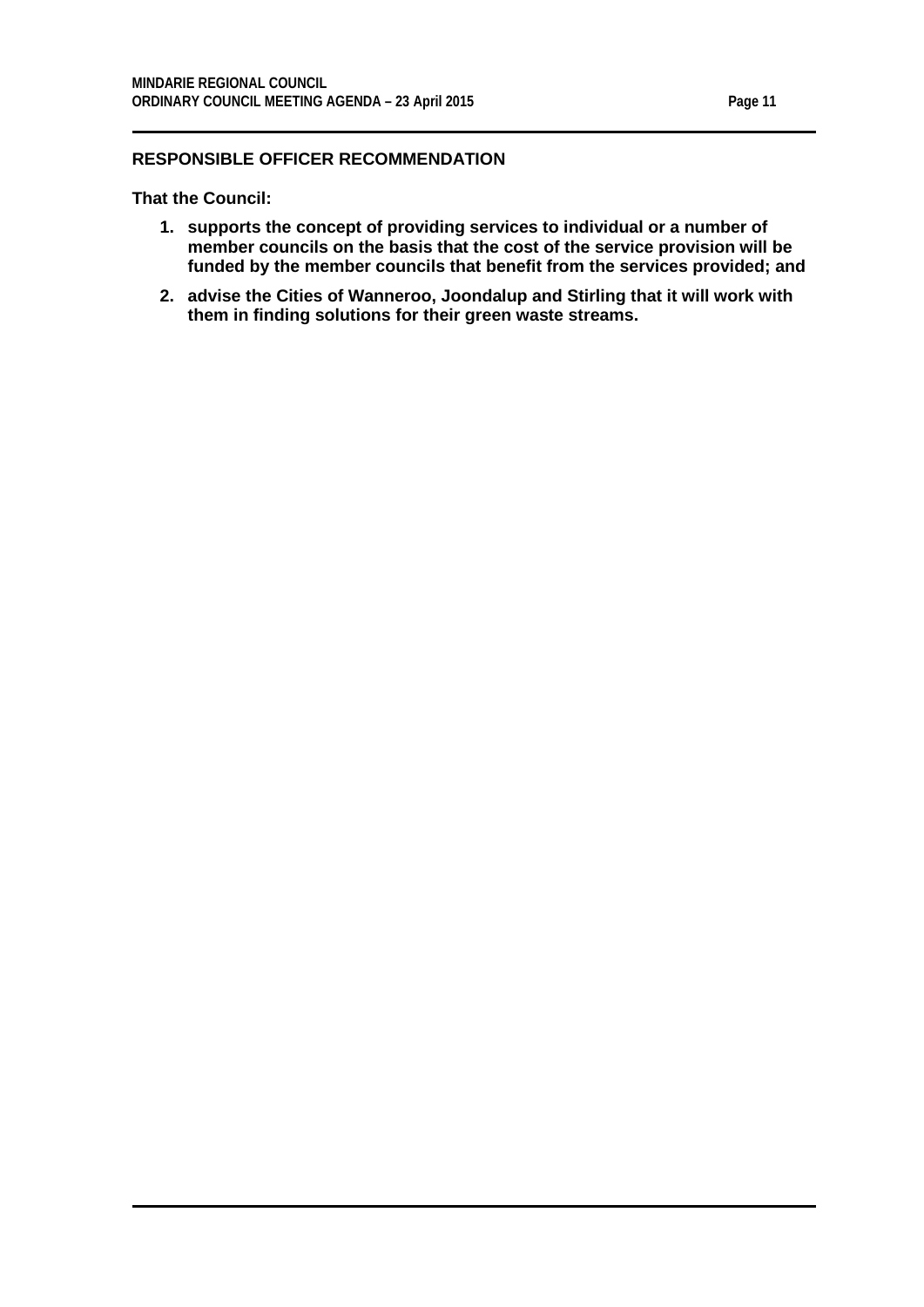<span id="page-11-0"></span>

| 9.4                         | <b>RESOURCE RECOVERY FACILITY "NO GLASS"</b><br><b>CAMPAIGN</b> |
|-----------------------------|-----------------------------------------------------------------|
| <b>File No:</b>             | <b>WST/208</b>                                                  |
| Appendix(s):                | Nil                                                             |
| Date:                       | 10 April 2015                                                   |
| <b>Responsible Officer:</b> | <b>Geoff Atkinson</b>                                           |

#### **SUMMARY**

The purpose of this report is to provide Council with a detailed proposal in respect of the "No Glass" campaign for approval and to gain access to the \$200,000 set aside for this project.

The "No Glass" campaign is aimed at improving the quality of the soil conditioner produced by the Resource Recovery Facility (RRF), improving the diversion rate of the RRF and reducing the overall costs borne by the member councils.

#### **BACKGROUND**

At the Special Council meeting held on 26 June 2014 to approve the 2014/15 budget, questions were raised in relation to \$200,000 allocated for an education/behavioural campaign called the "No Glass" campaign aimed at reducing the amount of glass being placed in the green top bin by residents. The administration committed to providing a report to council to seek approval for the project prior to expending the funds.

Subsequently the Mindarie Regional Council (MRC) lodged a funding application to the Waste Authority originally seeking \$200,000 in funding. The Waste Authority indicated strong support for the project and requested that it be expanded. The MRC modified its submission to include the suggestions by the Waste Authority being, bin audits and gaining feedback from the participants through focus groups and other means of communication. This resulted in the project cost increasing to \$260,000, but this was considered acceptable based on a commitment of support from the Waste Authority. The project is for a campaign targeting up to 170,000 households and includes:

|                                                                  | $Cost($ \$) |
|------------------------------------------------------------------|-------------|
| Focus groups                                                     | 5,000       |
| Bin audits (baseline)                                            | 10,000      |
| Sticker, flyer design and advert design                          | 5,000       |
| Flyer production                                                 | 45,000      |
| Flyer letterbox drop                                             | 15,000      |
| Sticker production                                               | 80,000      |
| Sticker application to bins and accompanying Flyer drop          | 45,000      |
| Adverts, before stickers, at time of stickers, post stickers and | 20,000      |
| summer follow up                                                 |             |
| Bin audits                                                       | 20,000      |
| focus group feedback, community survey                           | 15,000      |
| <b>TOTAL</b>                                                     | 260,000     |

The proposed timing of the project has also been fluid as a result of the pending RRF shutdown. The RRF receives 100,000 tonnes of general household waste annually. The process results in the creation of approximately 25,000 tonnes of soil conditioner with a 51% diversion rate with approximately 25% of process losses. The soil conditioner is of a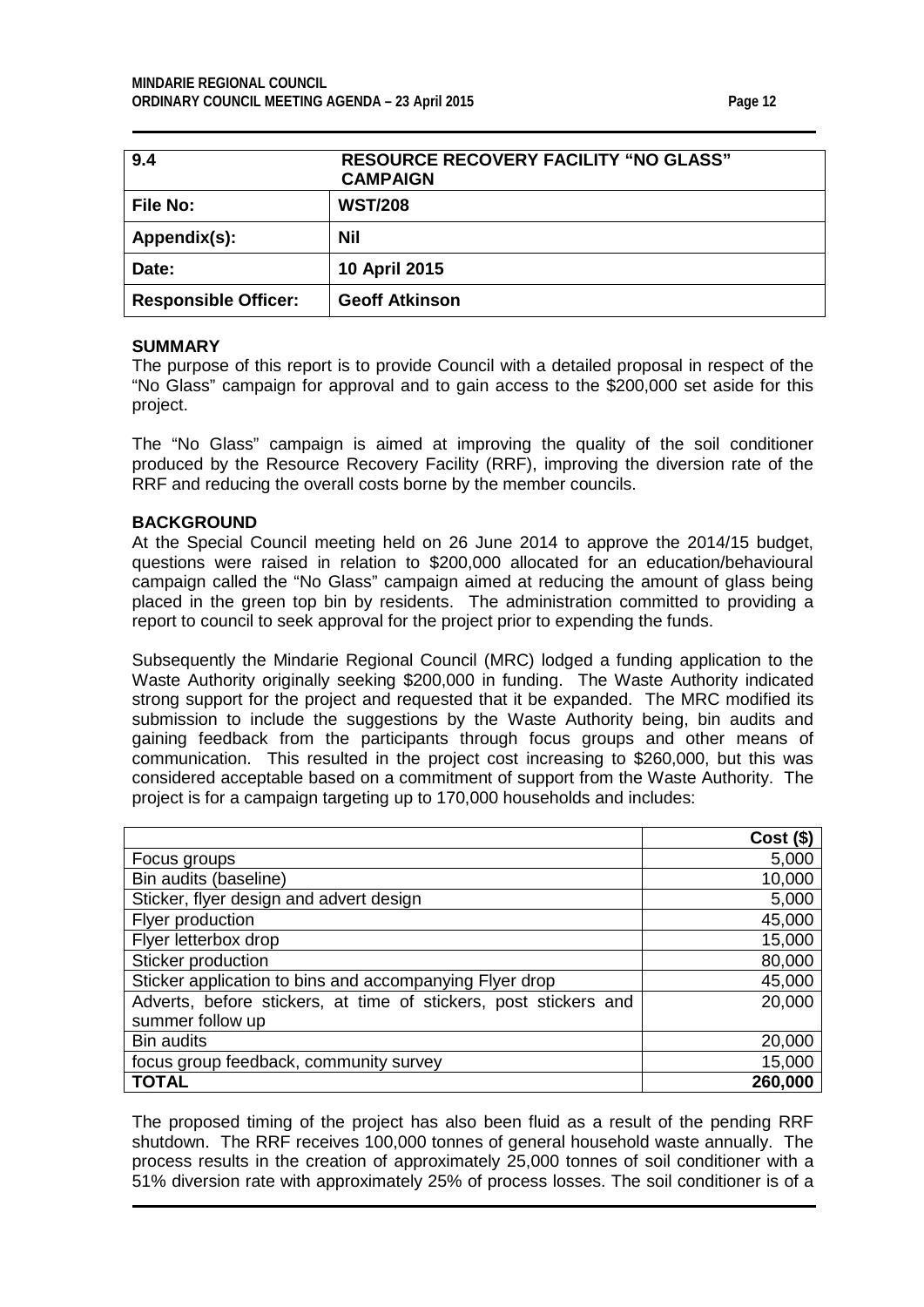high quality but due to an excessive amount of glass in the process it does not comply with the Australian Standard making it difficult to market. This is a result of the glass being placed in the general waste stream (green top bin) by the householders.

There are likely to be a number of benefits to member councils if this glass can be shifted out of the green top bin into the yellow top recycling bin including:

#### Improved quality of the soil conditioner

The quality of the soil conditioner produced by the RRF is of a high standard, except that it has too high a fraction of glass, which is devaluing the product and limiting its use.

The current Australian Standard requires there to be <0.5% dry matter of particle contaminants of glass, metal and hard plastics. The RRF soil conditioner typically averages just under 1.0%.

A drop in the glass fraction found in the RRF soil conditioner would see the product being far more usable and marketable, which in turn could improve the overall economics of the operation.

#### Reduced overall processing costs

Member councils are currently paying \$138.50 per tonne to have their green top bin waste processed by the MRC, either at the RRF or directly to landfill.

By comparison, member councils are paying in the order of \$30 to have their yellow top bin processed.

To the extent that glass can be transferred from the green top bin to the yellow top bin, it will result in a direct process cost saving to member councils.

#### Increased RRF diversion

Where there is less glass placed into the green top bin, there will be less glass generated as residue from the RRF process.

This has a twofold benefit in terms of reducing the landfill costs associated with RRF glass residues and generating an improved diversion rate for the RRF.

To date, the education to the community with regard to the green top bin has been largely centred around:

- placing organics in this bin,
- keeping Household Hazardous Waste (HHW) out of this bin,
- that a beneficial product, a soil conditioner, is being produced, and
- waste is being diverted from landfill.

Standard recycling campaigns as to what goes into the yellow top bin have also taken place with this bin being seen as the principal place of source separation.

Residents have never been specifically told not to put glass in the green top bin and have in fact even been told to put broken glass in it. This mixed messaging and lack of clear direction, as well as over flow glass 'contamination' from the yellow top bin, is resulting in the contamination we are experiencing in the green top bin.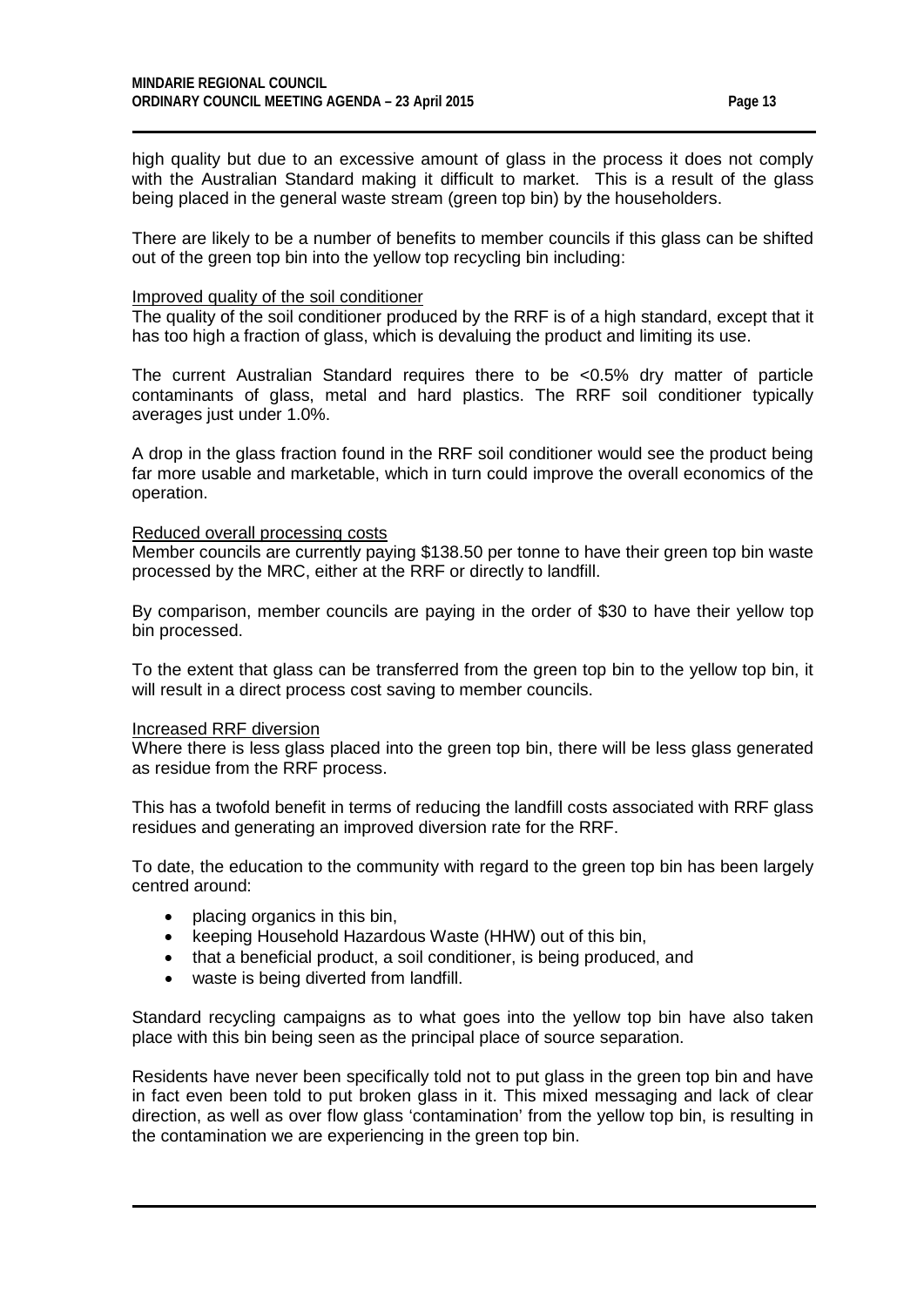#### **DETAIL**

In response to the level of interest the Waste Authority has shown in the MRC's "No Glass" campaign initiative, the MRC has been working with the Waste Authority to develop a template guideline. The guideline will be made available to other councils wanting to implement similar campaigns, with the MRC as a pilot case study. A summarised extract of the guidelines, tailored to the MRC, is presented below which outlines the objectives, actions and outcomes of the "No Glass" campaign.

## **THE "NO GLASS" CAMPAIGN PLANNING FRAMEWORK**

(utilising draft Waste Authority education guidelines)

#### *Step 1 Background – current position*

#### Other research needed to determine the current position

It is important to have a clear understanding of the current position – how much glass is in the green top bin and is there any difference between the member councils? This will determine the starting base line contamination before the project commences. It would also enable a targeted communication effort, focused on councils where the greatest change might be achieved.

Currently, the three Councils whose waste primarily goes to the RRF are Wanneroo, Joondalup and Vincent. If we can determine the current level of glass content in the green top bins from these three Councils, we will have a benchmark for the start of the program. This can then be used to monitor progress and measure change. The first bin audits will be undertaken at the start of the campaign.

This is also important to the Waste Authority as it wants to encourage the use of an evidence-based approach with a stronger research component both before and after to determine the effectiveness of the program.

#### Other infrastructure and/or service changes in the region

The RRF will enter a maintenance phase during August to October. During this period, all household waste from the region will be landfilled. It will be important to communicate the source separation message generally to the community ahead of the shutdown, to minimise recyclables going to landfill during this period, and then to re-focus the message on to glass ahead of the RRF starting up again.

#### *Step 2 Situation Analysis - establish where you want to be*

#### Specific waste targets

The MRC knows what the acceptable level of glass composition in the soil conditioner is, and its target is to reach that level through this communication program which addresses source separation behaviour.

The bin audits undertaken at Step 1 will determine type and volume of glass, and will determine the message provided to the community in each area.

#### Additional research needed

Some research is proposed at this point to test the message and the messaging. Focus groups are one option - one in each of the three Councils - but an alternative could be to use social media networks and ask the question: "What one message would it take to make you remember to never put glass in your green bin?" The MRC could use its Talking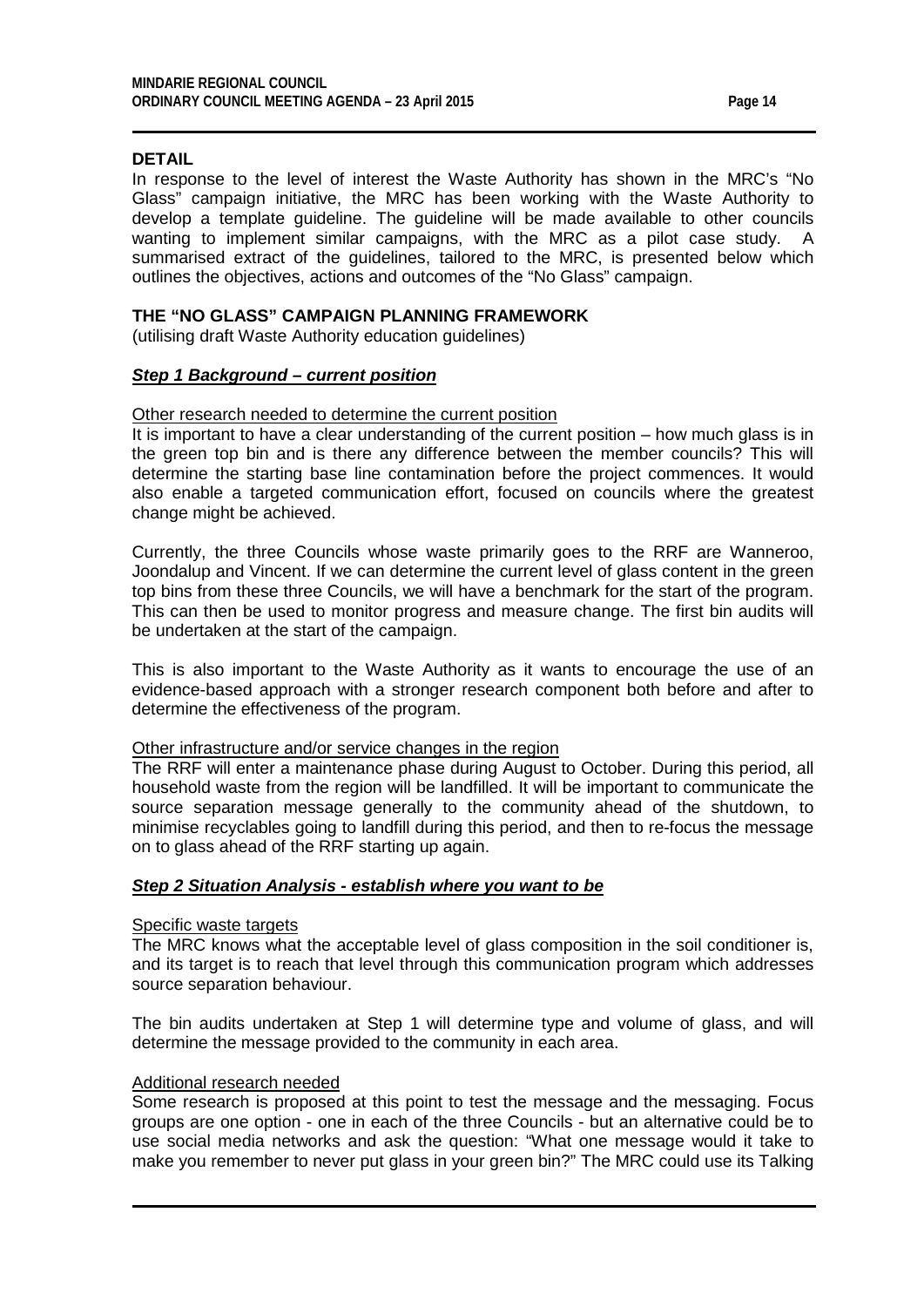Rubbish blog, and could communicate with Earth Carers on Facebook asking Earth Carers to ask their networks.

Additional information will come from the following research activities:

- Discussion with the waste education staff at the Town of Cambridge to see what can be learned from their results with their communication about glass.
- Cambridge undertook a program several years ago to trial an organics bin we could revisit the research undertaken at that time to see what interventions worked best.
- The MRC will also liaise with other Regional Councils to see how they deal with the issue of glass in the green top bin.

#### *Step 3 Aims and Objectives*

The overall aim is to achieve a permanent reduction in the glass composition of the green top bin. This will be achieved by influencing source separation behaviour in relation to glass.

The SMART objective is to achieve a measurable decrease in glass contamination in green top bins in the three Council areas of interest by October/November 2015 when the RRF starts up again.

The required behaviour change will be achieved by following the components of the DEFRA model (p 32 of the Waste Education Guidelines): Enable, Engage, Encourage and Catalyse.

#### What will be measured to determine whether change is happening

Regular bin audits will determine whether, and to what extent, the composition of glass in the green top bins is decreasing.

#### *Step 4 Target audiences*

The target groups are all householders in the three Councils participating in the pilot program - Joondalup, Wanneroo and Vincent.

The pilot program will also need to engage with:

- Staff at the three Councils including counter staff and people who handle calls from residents about waste issues
- Elected members so they are fully informed and supportive
- Community groups and organisations that are part of the Councils' communication networks
- Schools in the areas.

It may also be part of the program that hard-to-engage groups may need to be targeted specifically, e.g. ESL (English Second Language) community groups.

#### *Step 5 Branding and message - developing communication*

The key message is "**no glass at all in the green top bin**". However, as outlined in the strategy below, the first phase is a message about source separation, followed by the "**NO GLASS"** message.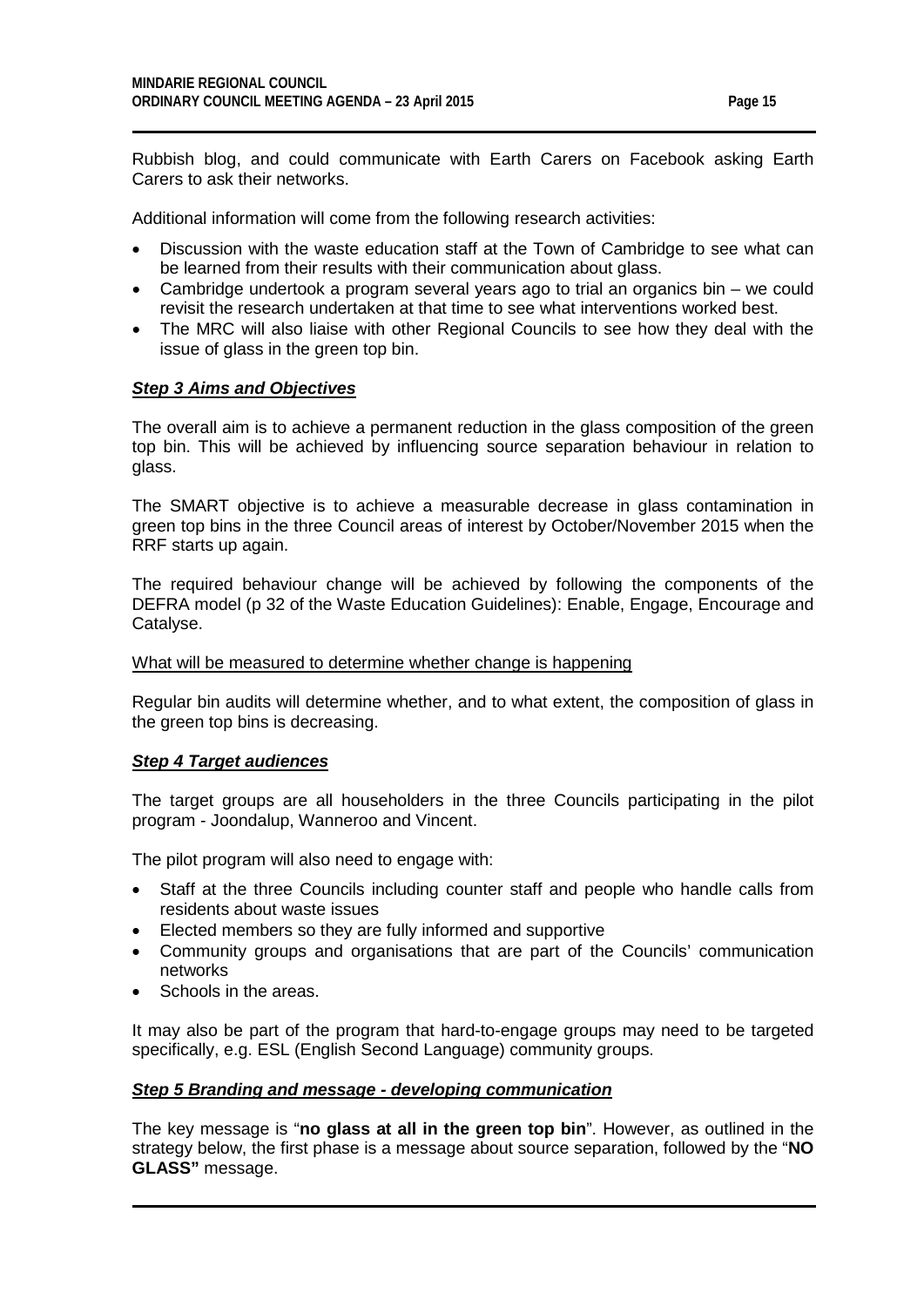## **Branding**

For the pilot project, the MRC will co-brand with the Waste Authority and with the individual Councils. The Recycle Right website is of some use in this campaign as SMRC already has a "No Glass" in green top bin message. Co-branding with Recycle Right is being considered.

# *Step 6 Strategy and Communication Methods*

### Overall approach

In broad terms the program will involve several phases:

- Community awareness of contamination issues in the bins February to May
- Bin audits to determine a baseline of glass contamination in the green top bin April to May
- Preparing for RRF shutdown focus the community on the source separation message – June *This will be the preparatory stage for the NO GLASS campaign to follow.*
- RRF shutdown for maintenance August to October. *Continue to focus on the importance of source separation to reduce recyclables going to landfill during this period. Launch the NO GLASS campaign.*
- RRF starts up again October / November. *Continue the NO GLASS campaign.*
- Summer campaign peak season for glass consumption December to February. Campaign peaks.
- Final phase March. *Final auditing to test glass levels in bins and to test glass levels in soil conditioner.*

Standardised communication would occur across the MRC region including:

- Info on MRC and Council websites and social networking pages
- Info in Council newsletters, ads and communication to residents including rates notices if possible, including future waste guides
- Communication of the message at community fairs and events through the presence of the Roaming Recycler mobile display, and direct to Earth Carers
- Information developed for staff, elected members, community groups and schools
- Sign at Tamala Park landfill

With several Councils involved in the pilot there is the opportunity to trial some different communication methods to determine the effectiveness of each. Our expectation is that communication effectiveness improves with frequency and with increased personal engagement.

Our strategies across the three Councils could explore the relative effectiveness of one of these. As Wanneroo and Joondalup share much of the same local media, they could work together, with an expanded approach in Vincent.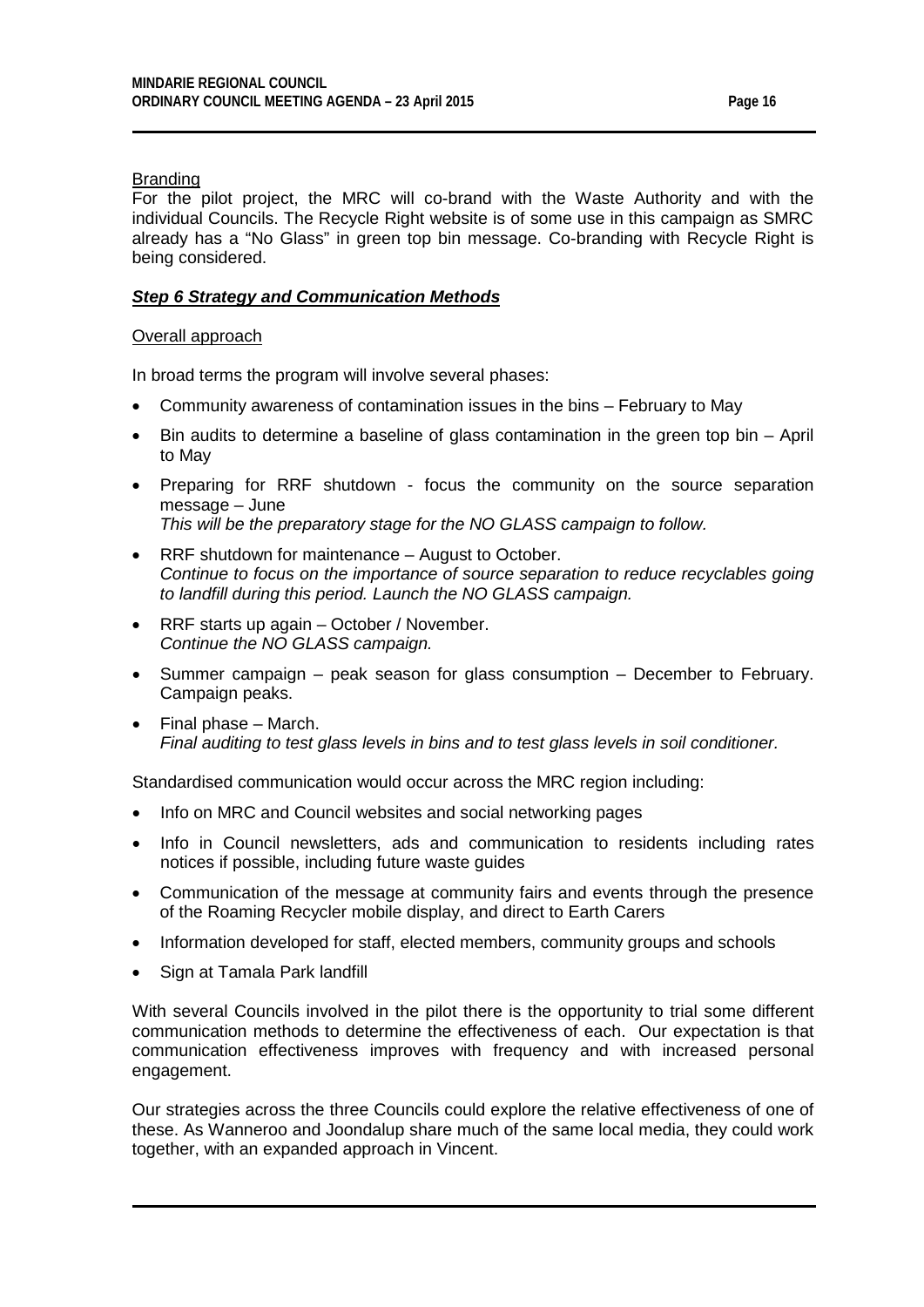Recommended communication strategies:

| <b>Wanneroo and Joondalup</b>                                                                                                                              | <b>Vincent</b>                                                                                                                                                       |
|------------------------------------------------------------------------------------------------------------------------------------------------------------|----------------------------------------------------------------------------------------------------------------------------------------------------------------------|
| - Bin stickers attached to bins<br>- Flyer delivered to each household<br>- Ads in local papers every third week<br>- Shopping centre and library displays | - Bin stickers attached to bins<br>- Flyer delivered to each household<br>- Ads in local papers every third week<br>- Shopping centre and library displays           |
|                                                                                                                                                            | Plus Trialling:<br>- Bins checked and personal contact made<br>with householders who are not complying.<br>Could get EarthCarers or the MRC casual<br>pool involved. |
|                                                                                                                                                            | OR.                                                                                                                                                                  |
|                                                                                                                                                            | - Increase the frequency of ads in local papers                                                                                                                      |
| Escalate during peak season by:<br>- Increasing the frequency of ads<br>- Also investigate use of social media                                             | Escalate during peak season by:<br>- Increasing the frequency of ads<br>- Also investigate use of social media                                                       |
|                                                                                                                                                            | Plus Trialling:<br>- Do another flyer to each household                                                                                                              |

## *Step 7 Campaign Activities*

Specific communication material and activities to be developed/undertaken include:

- Bin stickers (quantity for Joondalup, Wanneroo and Vincent) design and production
- Bin stickers application
- Flyers (separate print runs for Joondalup, Wanneroo and Vincent) design and production
- Flyers distribution through a distribution company
- Newspaper ads design and placement
- Signage at Tamala Park
- New NO GLASS IN GREEN BIN banner for use with *Roaming Recycler* displays
- Bin checks process of how this will be done, who will do it, and what process will be followed if non-compliance

The MRC will work with the Waste Authority on the development of this material.

The bin audit work is a separate contract, to be scoped, costed and funded by the MRC. It is critically important to the ability to gauge whether or not the program has worked.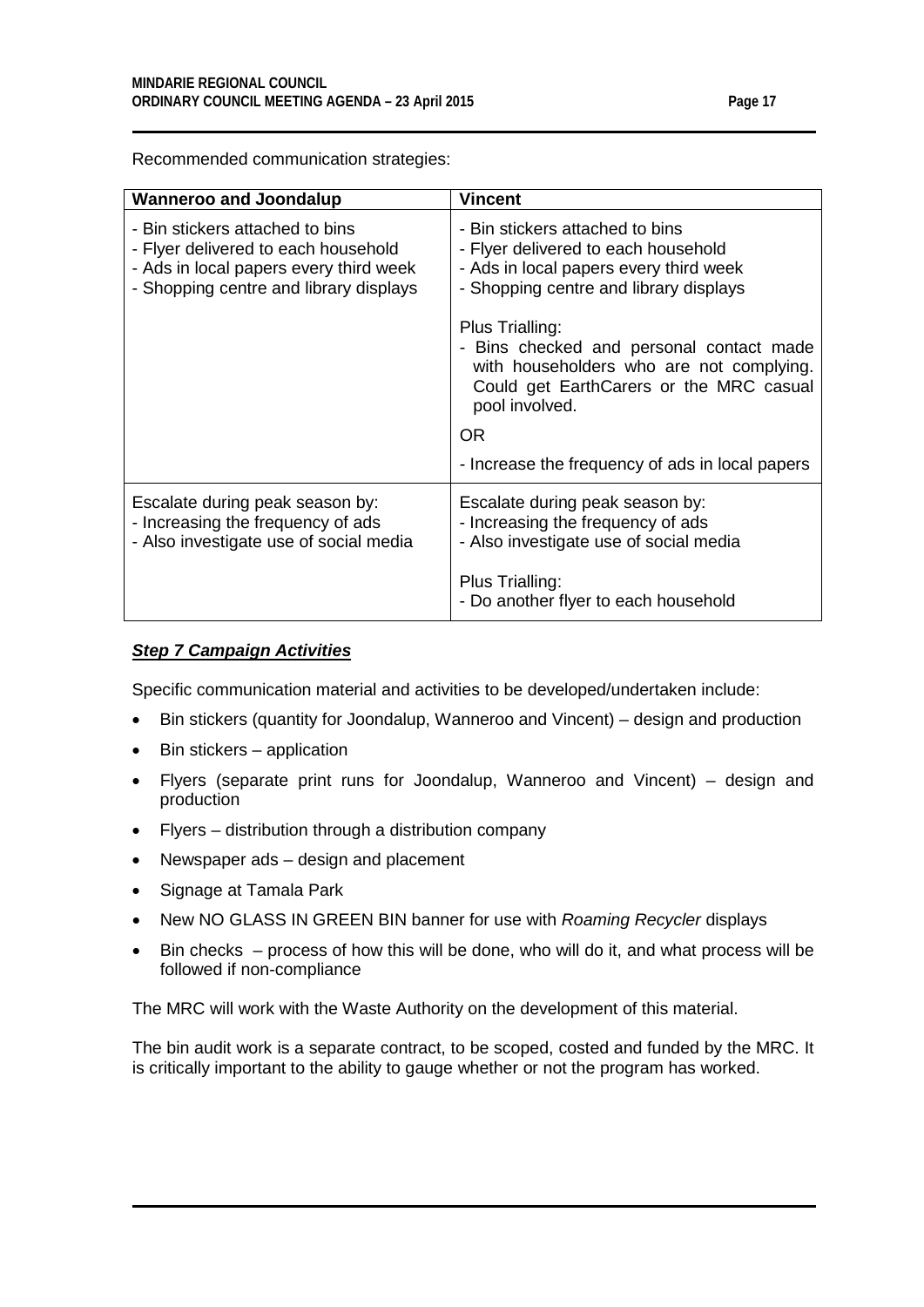# *Step 8 Timeline*

| Month                 | Project activity                                                                                                                                                                                                                               | Specific communication tasks                                                                                                                                                                                                                                                                                                                                                                                                                                                                                                                                              |
|-----------------------|------------------------------------------------------------------------------------------------------------------------------------------------------------------------------------------------------------------------------------------------|---------------------------------------------------------------------------------------------------------------------------------------------------------------------------------------------------------------------------------------------------------------------------------------------------------------------------------------------------------------------------------------------------------------------------------------------------------------------------------------------------------------------------------------------------------------------------|
| May                   | Bin audits to determine a<br>baseline of glass<br>contamination in the green<br>top bin                                                                                                                                                        | Review audit findings<br>$\bullet$<br>Determine key messages<br>$\bullet$<br>Brief designer to develop ad, flyer and<br>$\bullet$<br>banner<br>Coordinate communication with<br>$\bullet$<br>Councils                                                                                                                                                                                                                                                                                                                                                                     |
| June                  | <b>Preparing for RRF</b><br>maintenance phase.<br>Phase one is the source<br>separation message.<br>This will be the preparatory<br>stage for the NO GLASS<br>campaign to follow.                                                              | Test message and presentation<br>٠<br>Finalise ads - First ads run across all<br>$\bullet$<br>three Councils by late June<br>Finalise stickers - Stickers to be<br>$\bullet$<br>placed on bins progressively during<br>June and July.<br>Flyer to be delivered to households to<br>$\bullet$<br>advise about source separation and<br>NO GLASS message (delivered in<br>tandem with bin stickers)<br><b>Brief Council staff and elected</b><br>$\bullet$<br>members<br>Info onto websites<br>$\bullet$<br>Book displays in shopping centres and<br>$\bullet$<br>libraries |
| August-<br>October    | RRF shutdown for<br>maintenance.<br>Continue to focus on source<br>separation to reduce<br>recyclables going to landfill<br>during this period.<br><b>NO GLASS CAMPAIGN</b><br><b>STARTS</b>                                                   | Ads run every three weeks during this<br>$\bullet$<br>period<br>Displays in shopping centres and<br>$\bullet$<br>libraries<br>Bin checking in Vincent - develop<br>$\bullet$<br>strategy to manage non-compliance                                                                                                                                                                                                                                                                                                                                                         |
| October -<br>November | RRF starts up again.<br>Continue the NO GLASS<br>campaign.<br>November - Bin audits to<br>determine whether any<br>change in glass content in<br>green top bin.<br>Refocus before the peak<br>season if the results are not<br>being achieved. | Ads run every three weeks during this<br>period<br>Prepare second flyer for Vincent<br>$\bullet$<br>Review audit findings<br>٠<br>Determine whether any change<br>$\bullet$<br>required to the message or types of<br>glass to be targeted<br>Bin checking continues in Vincent                                                                                                                                                                                                                                                                                           |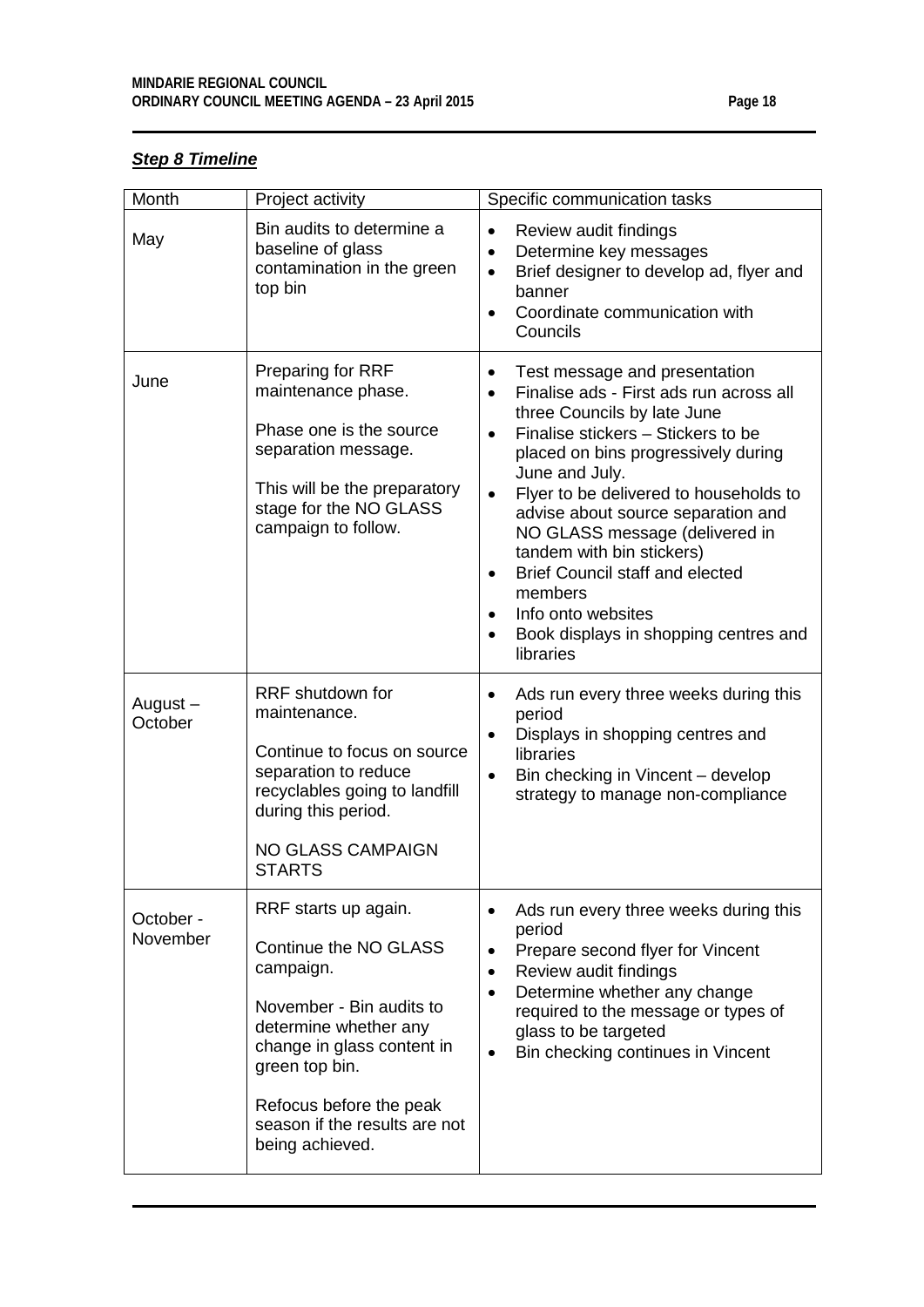| December -<br>February | Peak season for glass<br>consumption.<br>Escalate the NO GLASS<br>campaign to avoid<br>excess/overflow bottles<br>going into green top bin. | Ads run every two weeks during this<br>$\bullet$<br>period<br>Flyer to be delivered to households in<br>$\bullet$<br>Vincent<br>Bin checking continues in Vincent<br>٠ |
|------------------------|---------------------------------------------------------------------------------------------------------------------------------------------|------------------------------------------------------------------------------------------------------------------------------------------------------------------------|
| <b>March 2016</b>      | Final auditing to test glass<br>levels in bins and to test<br>glass levels in soil<br>conditioner.                                          | Communication activity finishes<br>٠<br>Final ad to the community to report on<br>٠<br>results achieved and to say thank you                                           |

If the MRC proceeds with this project the Waste Authority has indicated it would fund the additional elements of the project such as bin audits, focus groups and additional communications. Whilst no final financial commitment has been made by the Waste Authority it is clear that they will fund the flyers, stickers and additional communications estimated to be approx. \$150,000 if these works are completed in this financial year. The Waste Authority has indicated that it will provide support for communications over the length of the project (12 months) and additional funding may be applied for in 2015/16.

The MRC and member councils will largely be responsible for bin audits, internally. In addition to managing the audit work to support this program, the MRC will provide funding and staff for the administration support for this project. This will include:

- Project managing
- production of newsletters
- website and social media updates
- media releases
- display support material (events/shopping centres) and
- monitoring and reporting of the project's effectiveness.

Member Councils will support the process by assisting in the collection of bins for the audit. There is the potential for the bin auditing to be outsourced with the funds being received from the Waste Authority.

With the Waste Authority's financial assistance, greater flexibility exists in the budget to improve the campaign's success. The assistance will be provided in support of rather than as a replacement of MRC funding.

# *Step 9 Monitoring and evaluation - Evaluate effectiveness*

Two measures will determine the effectiveness of the campaign:

- reduced levels of glass in bins as measured through bin audits;
- a reduction in the glass fraction in the RRF soil conditioner. BioVision (operators of the RRF) will perform ongoing in-house and independent soil conditioner testing as part of their testing regime.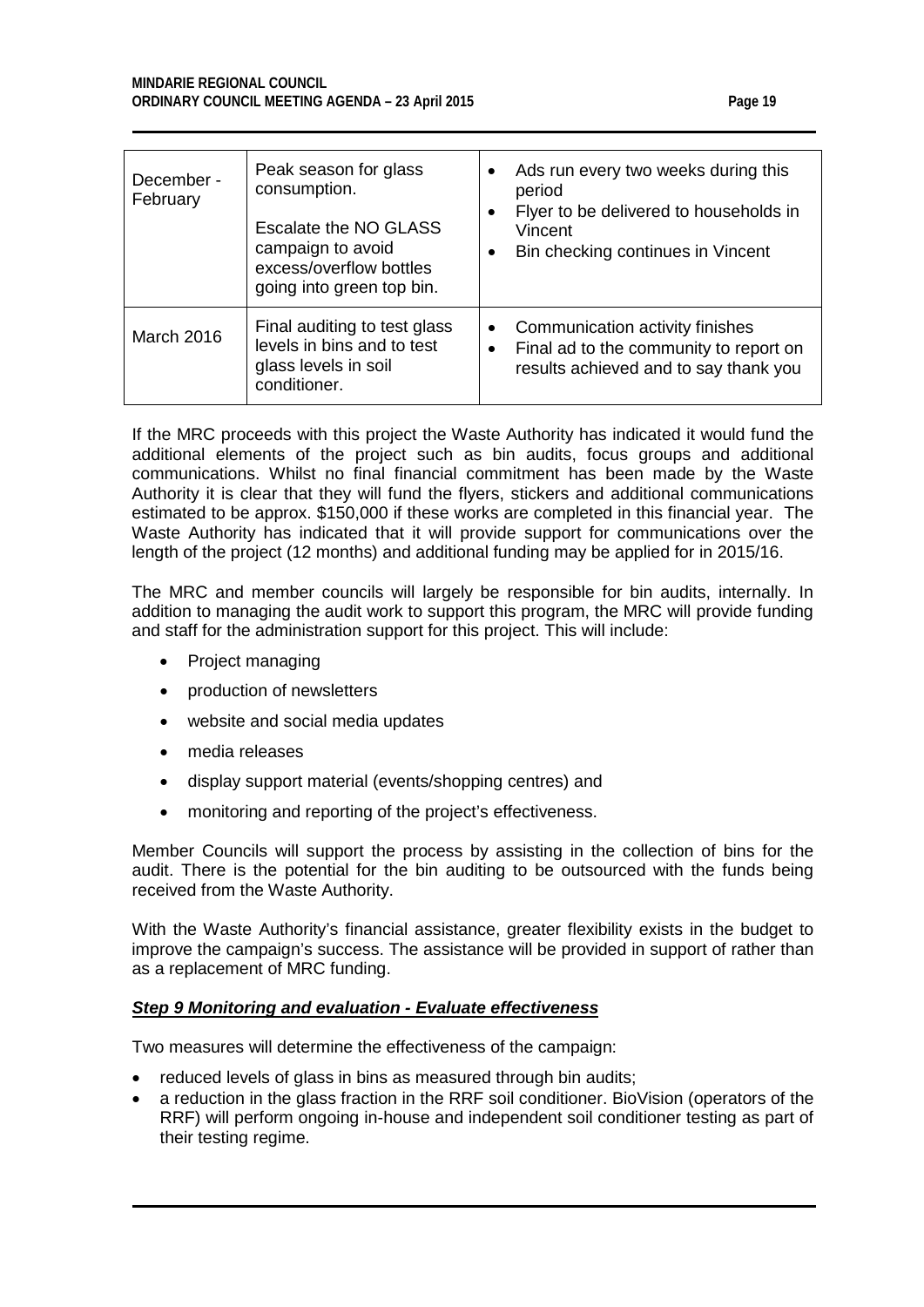# **CONSULTATION**

Discussions at MRC's Waste Education Strategic Steering Group (WESSG) and Community Education and Engagement Group (CEAG) have frequently revolved around the glass problem.

The 'No Glass' campaign was devised and discussed at WESSG early in 2014 and the draft sticker and flyer were produced and distributed through WESSG to gain comments from Member Councils.

The 'No Glass' campaign was also discussed at the MRC Strategic Working Group meetings and the Group was invited to review the drafts and to provide feedback or any suggested alterations from their Councils.

#### **LEGAL COMPLIANCE** NIL

**POLICY IMPLICATIONS** NIL

landfill.

#### **FINANCIAL IMPLICATIONS**

The MRC is seeking approval to spend the \$200,000 allocated to the campaign in the 2014/15 budget and will include a further \$200,000 in the 2015/16 budget for approval to provide bin auditing, project management and support, application of stickers on bins, general advertising and communications to complete the project.

Funding of \$150,000 (estimated) can be expected from the Waste Authority if expended in 2014/15 and it has been indicated by the Waste Authority that further funding will be available in 2015/16.

# **STRATEGIC/COMMUNITY AND CORPORATE/BUSINESS PLAN IMPLICATIONS**

The campaign has strong alignment with the MRC's strategic plan, demonstrated below.

| Strategic Community Plan 2013/14 - 2033/34                                            |                                                                                |  |
|---------------------------------------------------------------------------------------|--------------------------------------------------------------------------------|--|
| 2.1                                                                                   | Operate waste management activities effectively                                |  |
| 2.2                                                                                   | Continually assess and utilise the best appropriate waste management solutions |  |
| 2.3                                                                                   | Make ongoing reviews of waste streams to ensure optimal recovery/diversion is  |  |
|                                                                                       | being achieved                                                                 |  |
| 3.1                                                                                   | Identify and adopt approaches to waste minimisation, resource recovery and     |  |
|                                                                                       | associated community engagement                                                |  |
| The glass is an identified problem in the RRF soil conditioner. This campaign will    |                                                                                |  |
| improve the marketability and range of uses for the end product. This will reduce the |                                                                                |  |
| overall processing costs for the member councils and improve waste diversion from     |                                                                                |  |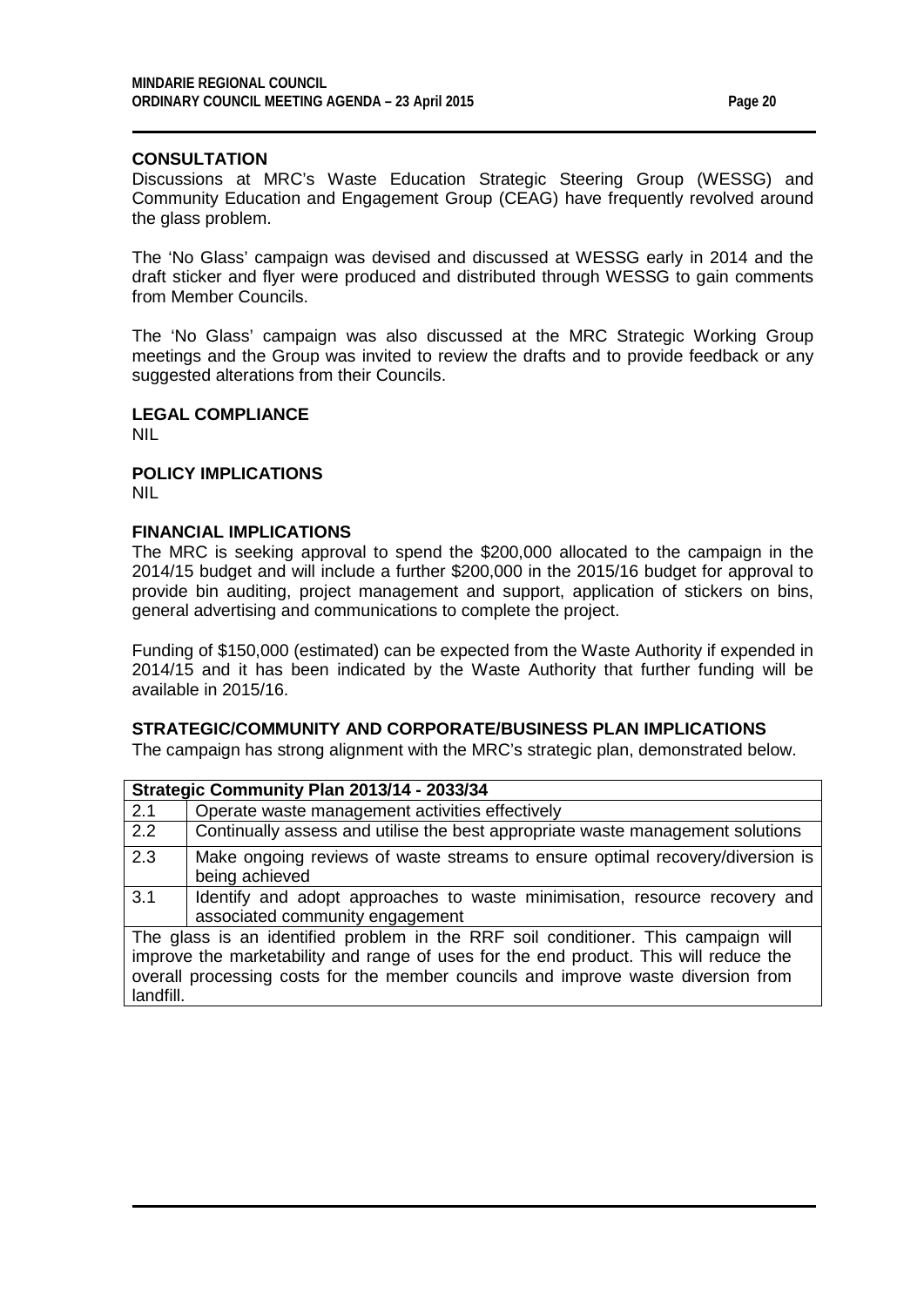| Corporate Business Plan 2013/14 - 2016/17 |                                                                                                                                                                                              |                        |
|-------------------------------------------|----------------------------------------------------------------------------------------------------------------------------------------------------------------------------------------------|------------------------|
| Strategies                                | Actions                                                                                                                                                                                      | Responsible<br>Officer |
| $\overline{1.2.3}$                        | Assist the Waste Education Strategic Steering<br>Group<br>(WESSG) in raising their profile at the Council level                                                                              | <b>CEO</b>             |
| 1.5.6                                     | Pursue opportunities which may present savings to the<br>organisation                                                                                                                        | <b>DCS</b>             |
| 2.3.2                                     | Educate member councils and community as to how best<br>manage their problematic wastes                                                                                                      | <b>DCS</b>             |
| 2.3.3                                     | Pursue alternative treatment options for the RRF residue to<br>improve waste recovery/diversion performance and better<br>uses for materials recovered                                       | <b>DCS</b>             |
| 2.3.4                                     | Education team to continue to pursue an education campaign<br>focussed on achieving improved long term<br>waste<br>recovery/diversion performance and better uses for materials<br>recovered | <b>DCS</b>             |
| 3.4.4                                     | Engage with existing member councils to improve waste<br>recovery/diversion targets through sorting at source and<br>varied collection strategies                                            | CEO/DCS                |
| 3.5.2                                     | Develop new opportunities to educate the community about<br>the waste hierarchy and the impact they can have on<br>improving waste outcomes                                                  | <b>DCS</b>             |
| 3.5.3                                     | Provide leadership on improving waste recovery/diversion<br>through participation in relevant forums, committees and<br>public consultation groups                                           | CEO/DCS                |
| 3.5.4                                     | Evaluate projects and initiatives against a framework which<br>takes into account their economic, social and environmental<br>outcomes                                                       | CEO/DCS                |

This project supports a number of the Corporate Business Plan's actions. These include improving waste diversion/recovery through education to also achieve a number of economic, social and reputational benefits.

#### **COMMENT**

This issue has been widely talked about since the opening of the RRF in 2009 and this project is a direct result of these discussions, with the intent of proactively seeking to deal with a problem waste stream. For a limited investment there are potentially significant enduring financial gains to be made, along with an improved reputation.

This project is seen as a positive partnership with the Waste Authority and their willingness to help fund the project is seen as a strong endorsement of the value proposition associated with the campaign.

It is believed that the "No Glass" project being proposed will result in a quick and significant change in people's behaviour simply because they are receiving clear instruction on the matter for the first time.

**VOTING REQUIREMENT**

Absolute Majority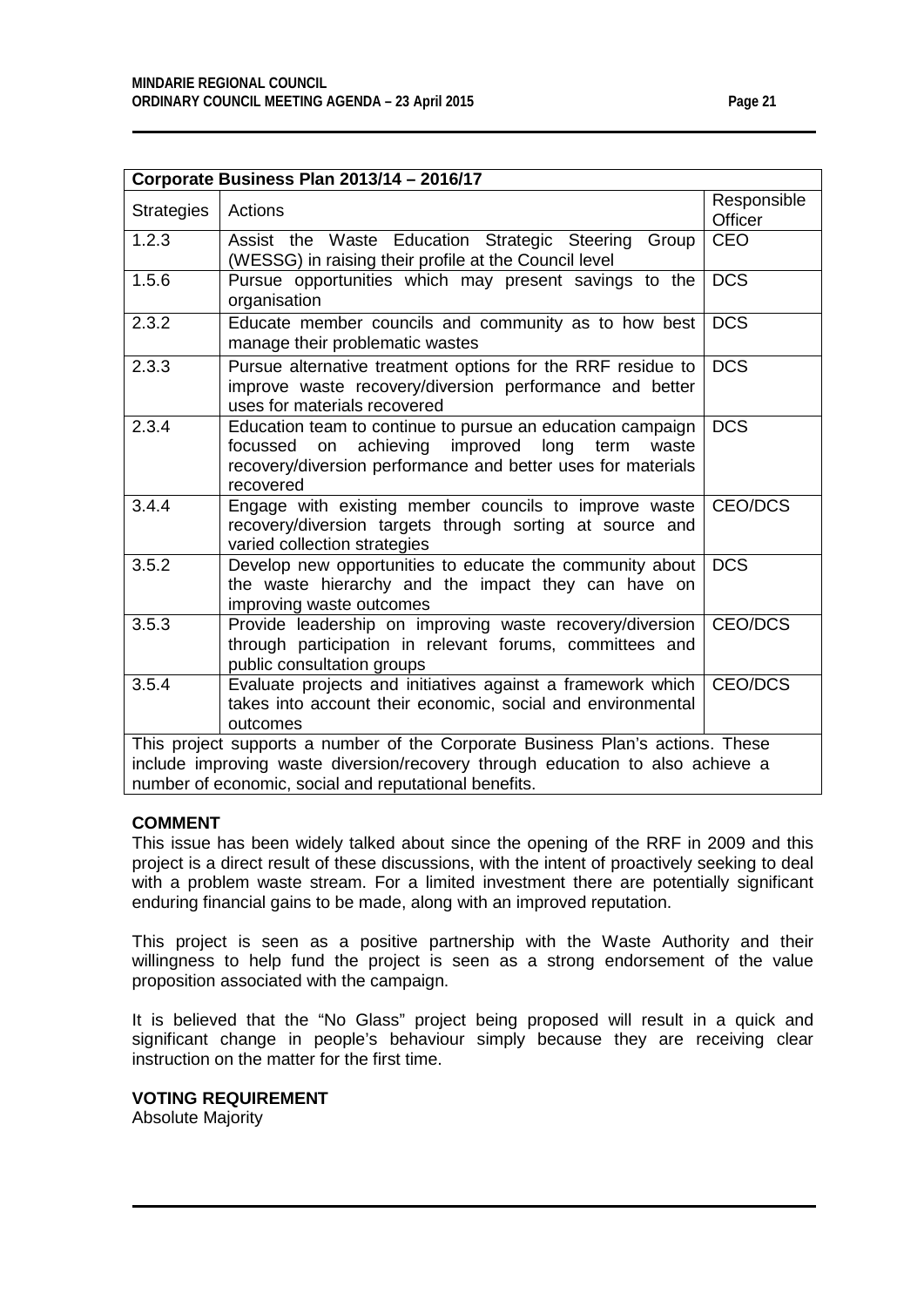# **RESPONSIBLE OFFICER RECOMMENDATION**

- **A. That the Council:**
	- **1. Approves the implementation of the "No Glass" campaign as detailed in this report; and**
	- **2. Endorses the expenditure of the \$200,000 allocated to this project in the 2014/15 Budget.**

#### **B. That the Council:**

- **1. Approves a further allocation of \$200,000 in the 2015/16 Budget to ensure the continuation of the campaign in the 2015/16 financial year; and**
- **2. continues to work with, and lodge funding applications to, the Waste Authority on the campaign.**

**Absolute Majority Required**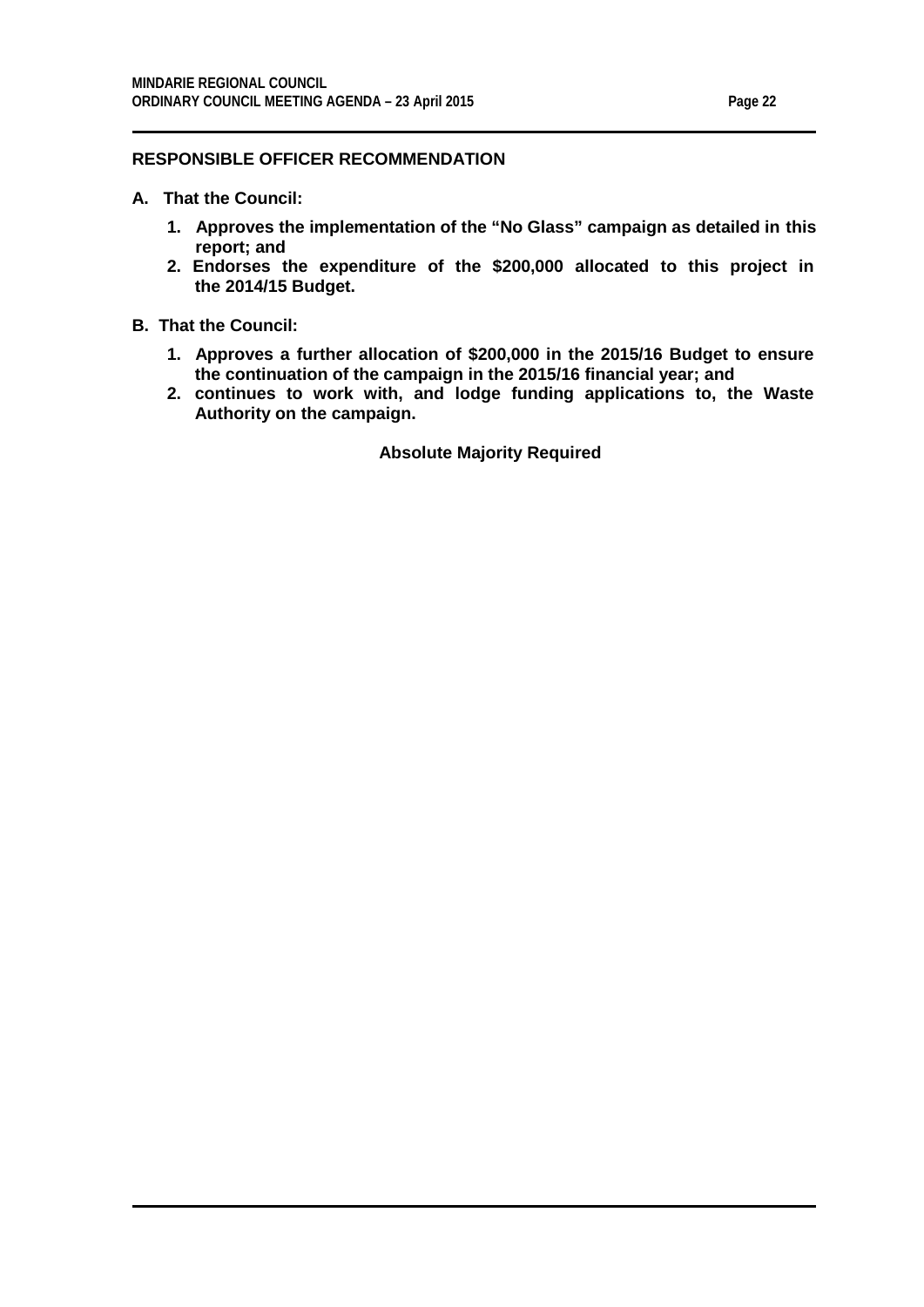# <span id="page-22-0"></span>**10 MEMBERS INFORMATION BULLETIN – ISSUE NO. 22**

# **RESPONSIBLE OFFICER RECOMMENDATION**

**That the Members Information Bulletin Issue No. 22 be received.**

# <span id="page-22-1"></span>**11 MOTIONS OF WHICH PREVIOUS NOTICE HAS BEEN GIVEN**

# <span id="page-22-2"></span>**12 URGENT BUSINESS**

# <span id="page-22-3"></span>**13 QUESTIONS BY MEMBERS OF WHICH DUE NOTICE HAS BEEN GIVEN**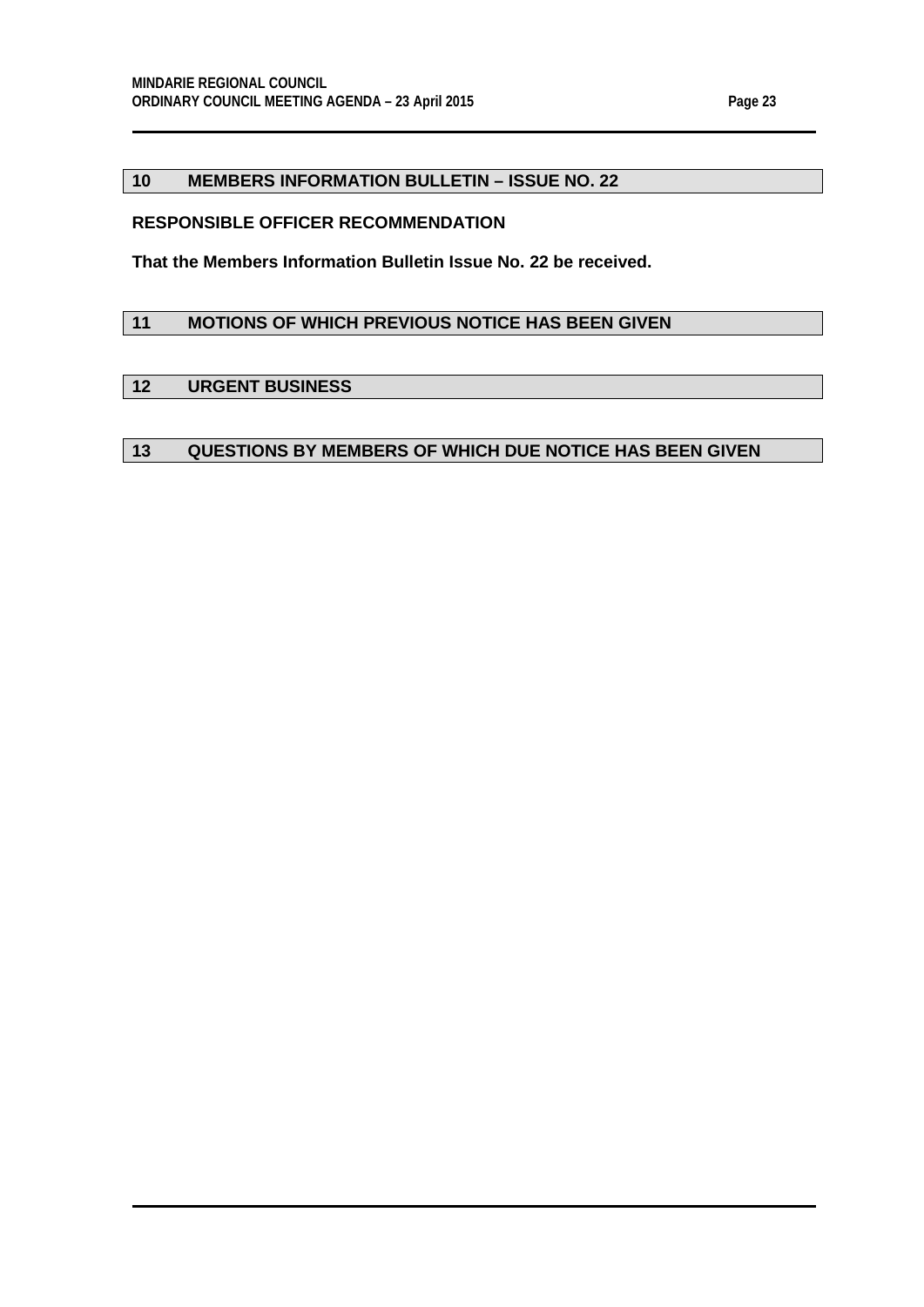# <span id="page-23-0"></span>**14 MATTERS FOR WHICH THE MEETING MAY BE CLOSED TO THE PUBLIC**

This report is **Confidential** in accordance with Section 5.23(2)(c) of the Local Government Act 1995 as Council's decision may impact on a contract entered into.

<span id="page-23-1"></span>

| 14.1                        | <b>BIOVISION REQUEST TO AMEND FINANCING OF THE</b><br><b>RESOURCE RECOVERY FACILITY</b> |
|-----------------------------|-----------------------------------------------------------------------------------------|
| <b>File No:</b>             | <b>WST/147-04</b>                                                                       |
| Appendix(s):                | Nil                                                                                     |
| Date:                       | <b>7 April 2014</b>                                                                     |
| <b>Responsible Officer:</b> | <b>Director Corporate Services</b>                                                      |

# THIS ITEM IS CONFIDENTIAL, NOT FOR PUBLIC VIEWING.

# SEPARATE COVER TO ELECTED MEMBERS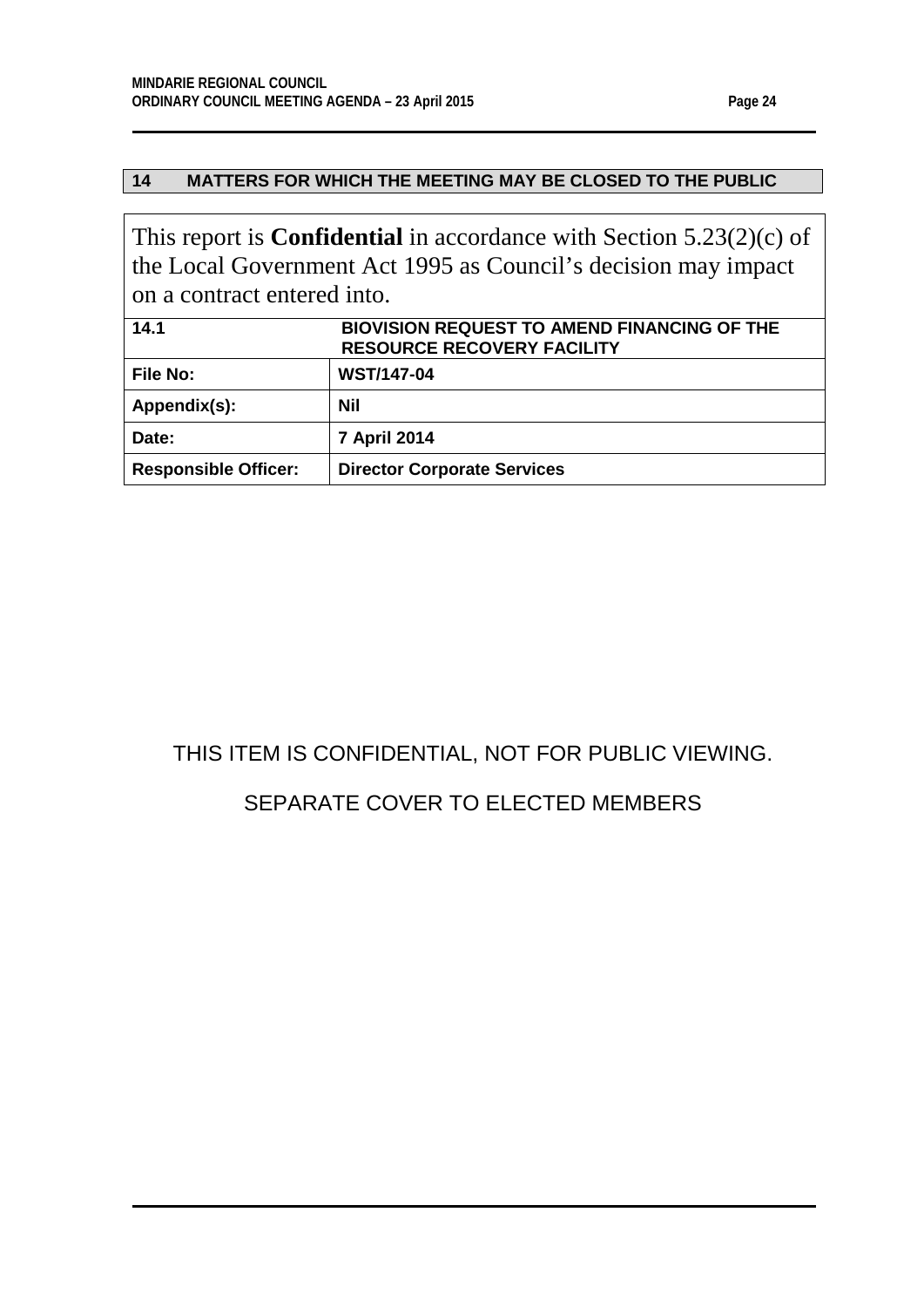This report is **Confidential** in accordance with Section 5.23(2)(a) of the Local Government Act 1995 as Council's decision may affect an employee.

<span id="page-24-0"></span>

| 14.2                        | <b>PROVISION OF CEO SERVICES TO THE WESTERN</b><br><b>METROPOLITAN REGIONAL COUNCIL</b> |
|-----------------------------|-----------------------------------------------------------------------------------------|
| <b>File No:</b>             | GOV/41-02                                                                               |
| Appendix(s):                | Nil                                                                                     |
| Date:                       | 10 April 2015                                                                           |
| <b>Responsible Officer:</b> | CEO                                                                                     |

# THIS ITEM IS CONFIDENTIAL, NOT FOR PUBLIC VIEWING.

# SEPARATE COVER TO ELECTED MEMBERS